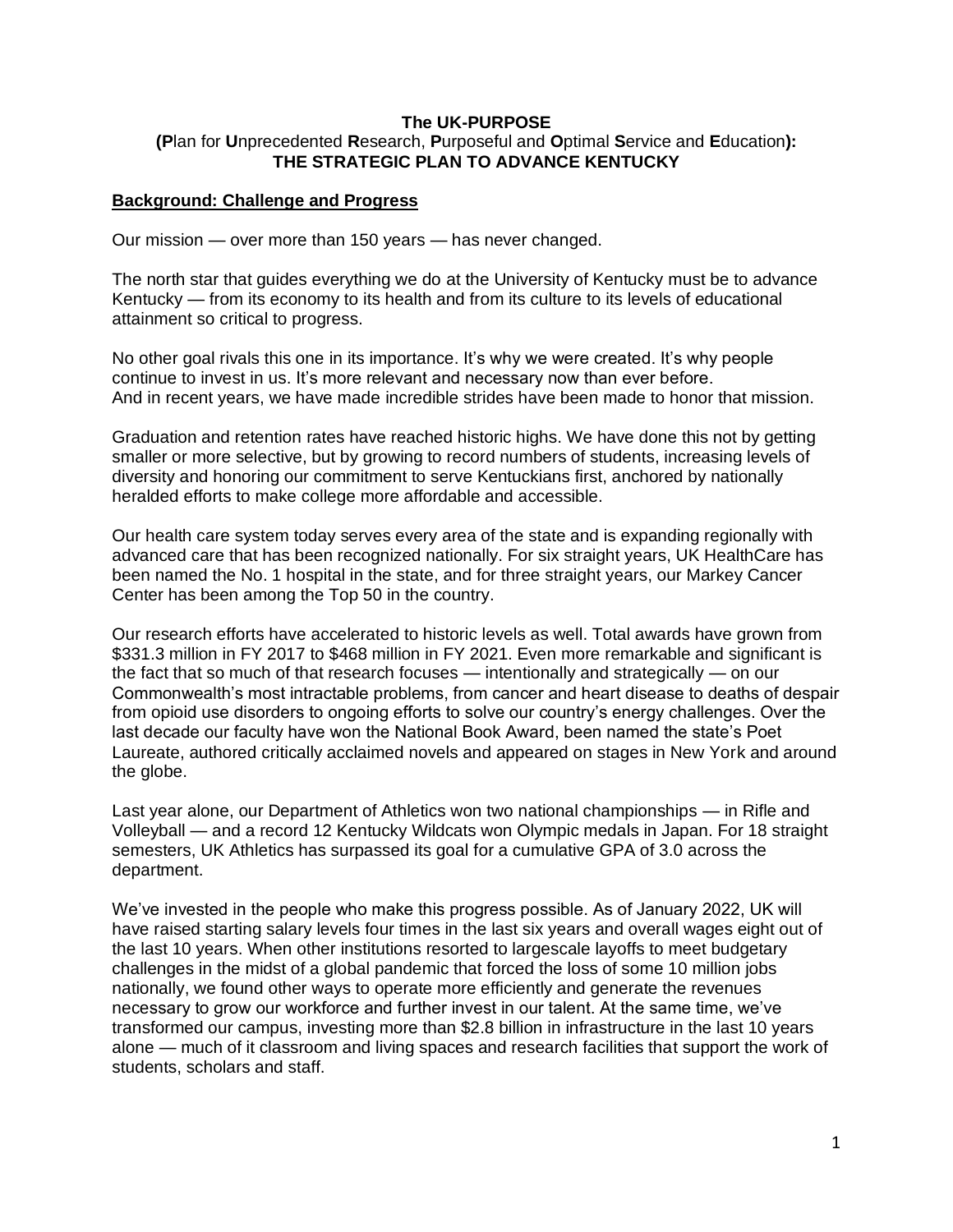We have, as a community, demonstrated tremendous resilience and resolve. UK launched incredible community efforts to stem the tide of the COVID-19 virus that has infected more than 200 million people worldwide as of this writing. The institution spearheaded efforts to vaccinate communities and much of our state, operating the largest vaccination clinic in the Commonwealth, injecting more than 250,000 shots of healing and hope. At its height, more than 4,000 people daily were vaccinated in a makeshift clinic established at Kroger Field. Priority was given to schoolteachers and personnel, first responders and health care workers and those with underlying health issues.

The nation's other simultaneous pandemic — a racial reckoning — saw cities and campuses erupt in spasms of protest, the aftershocks of which are still being felt and debated in classrooms, legislatures and school boards across the country. We confronted our own racial reawakening, focusing on the need to create a more diverse, equitable and inclusive community for everyone. An initial, but long-term, campus-wide effort around DEI (Diversity, Equity and Inclusion) has engaged more than 500 community members in more than a dozen substantive projects in every corner of our community.

In so many ways, on our campus and across our Commonwealth, we are seeking and finding new approaches to meeting our historic mission: to advance Kentucky.

But as we emerge from a time of such furious and tumultuous change — perhaps unlike almost any other period in our history — we are also facing historic skepticism and challenges about who we are and what value we provide. Throughout our community, there has been an understandable and palpable sense that we need to be bold and clear about the path we will chart for ourselves and our state.

The impact on everyone is profound. For example, a student at the University of Kentucky in 2021 may already have spent more than a year learning in a completely remote context. They missed proms and graduations, lived in quarantines and isolation rooms, wore masks and received all their meals on campus through carry-out.

That same student already has seen a global recession that created the deepest economic dislocation since the Great Depression and a global virus shut down a national economy virtually overnight. And those students saw, and in many cases participated in, protests over systems and institutions that many believe have fallen short, unable to fulfill foundational promises made around the idea of equality of opportunity.

Against this backdrop, universities already were experiencing disruptions unlike any in decades — even before twin pandemics dominated headlines. From just prior to the Great Recession in 2008 through 2017, as economist Nathan D. Grawe reported, births in the United States fell by more than 500,000.

The declines portend a demographic cliff that will potentially impact university enrollments for years to come. Demographics aren't simply destiny. They are our present reality.

In addition, students and families are increasingly skeptical and concerned about the value of higher education. A 2021 national survey of college students found nearly two-thirds of respondents said higher education was not worth the cost — up from 49 percent less than a year earlier. Their concerns? Finding a job after college and paying for their education. Another recent national survey drives home this point in a compelling way: around four in 10 prospective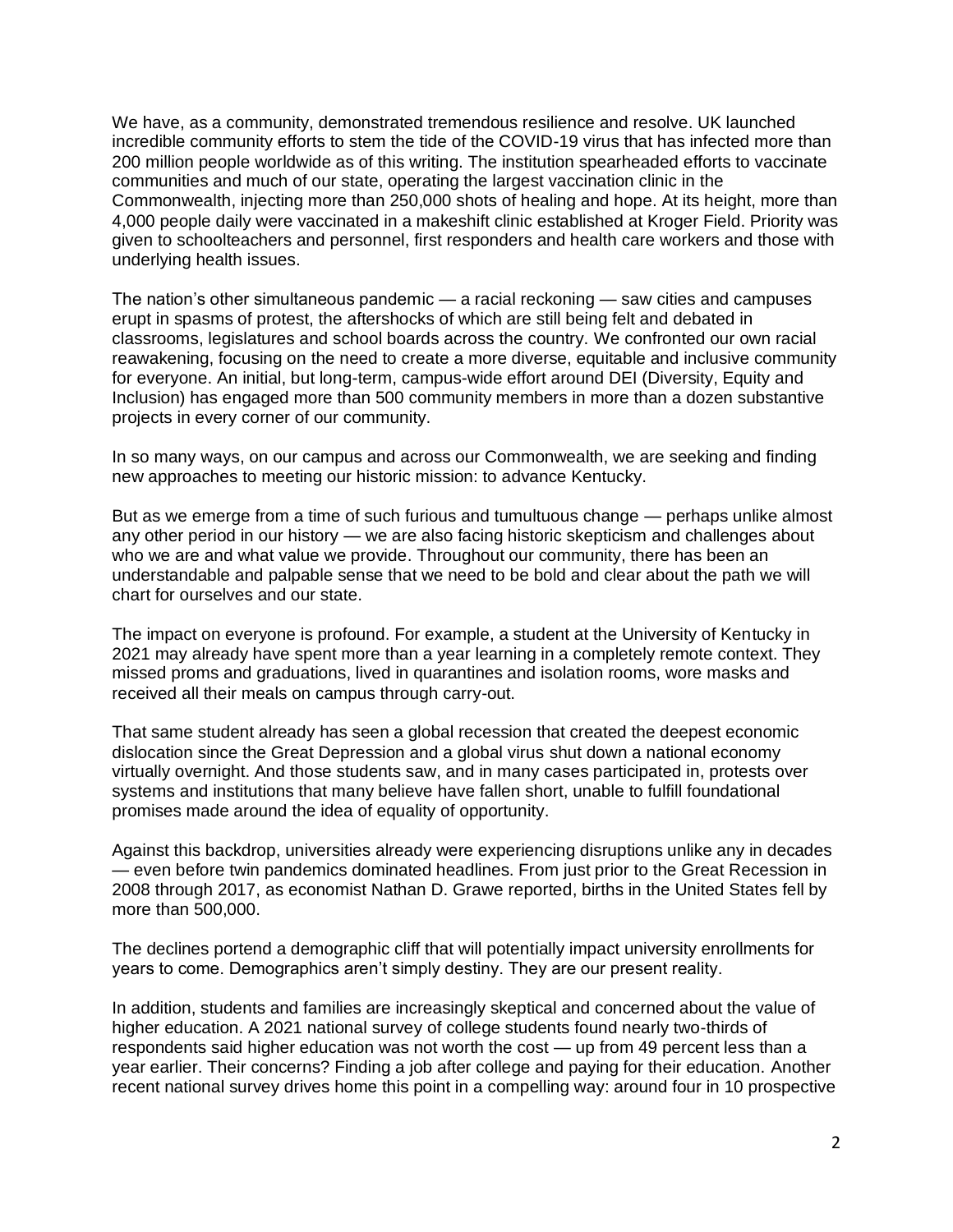students say they would choose an institution based on future job or paid internship opportunities.

What do those who will employ our students want from us? As New York Times Columnist Tom Friedman writes, the pace of change and disruption resulting from the COVID pandemic is accelerating and will spare no school or business.

Employers, he writes, will want graduates — who can expect to change not only jobs, but careers, multiple times — who are not simply "problem solvers" but "problem-finders" — "people with diverse interests — art, literature, science, anthropology — who can identify things that people want before people even know they want them."

To this end, our competition hasn't stood still, either. It's moving and changing. And much of that competition comes from new places and new sources with deep pockets and strong financial incentives to compete with us.

The health care giant, Kaiser Permanente, recently formed the Tyson School of Medicine. With an inaugural class of 50 students, the plan is to offer free tuition to the first five entering classes, according to a recent report.

The technology behemoth, Google, has provided nearly free digital skills training across the country. In only three years, the tech giant has trained more than 4 million Americans, offering certificates in areas such as IT, project management, data analytics and user experience (UX) design.

We have learned in the last year that we can't control everything. We can't determine who our competitors are, how much money we will receive in state support for our efforts, where the next pandemic will start or how long it will last.

But the need for institutions of higher education — particularly those so tied to their communities and states like the University of Kentucky — has never been greater. American journalist and author George Packer, in a new book on the divisions in America, wrote that our country "has had great movements for justice in the past and badly needs one now. But in order to work, it has to throw its arms out wide. It has to tell a story in which most of us can see ourselves, and start on a path that most of us want to follow."

He noted that this task has been complicated by the country's failure in recent decades, "to sustain and enlarge the middle-class democracy of the postwar years."

Universities and the education they provide have long been looked to as great equalizers of opportunity for more Americans, regardless of background or race, perspective or identity, to garner the skills they need to transform and succeed. Many are skeptical about whether we still play that role.

What do we bring to this moment of change and challenge?

What kind of collective community effort can we marshal and sustain to find new answers to large and looming challenges ahead?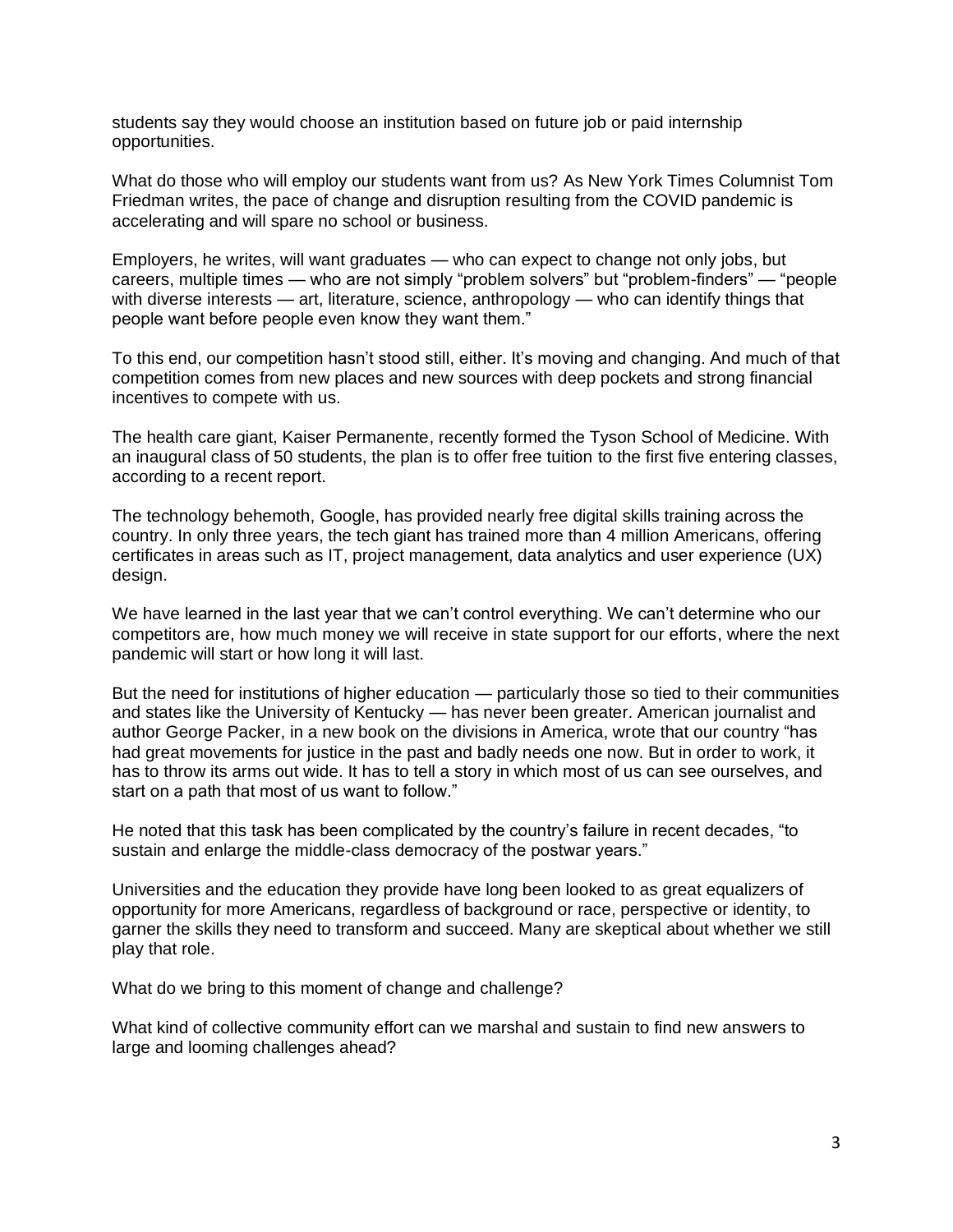The pages of this Strategic Plan represent our vision for how we Advance Kentucky. We don't know what the next global crisis will be; we only know that there will be one and we will be called to meet the moment again.

We cannot possibly imagine what new jobs and professions will dominate and change economies; we do know that we must provide our students with the critical toolkit of analytical skills and broad knowledge to not simply obtain a first job but to learn and grow for a lifetime of change and challenge.

The pages, then, that follow offer an outline for how we plan to *Advance Kentucky* — today and into the future.

A new strategic plan – what we are calling The UK-PURPOSE: The Strategic Plan to Advance Kentucky -- must clearly articulate for our campus, and all those who invest in and care about this place, how we are working to advance Kentucky.

This initial draft is provided for your input and includes the following:

- Five principles that will form the foundation for a new strategic plan and
- An initial draft of objectives, tactics and metrics to gauge and evaluate our progress over time.

The five principles included are as follows:

**Putting students first.** They are why we are here. Whether it is maintaining a modern curriculum that prepares our students for success, providing appropriate support for graduate students or ensuring that doctoral students start and complete their programs successfully, we must put students first.

**Taking care of our people.** We will only accomplish our mission of advancing Kentucky when our people — those who work with us and those we serve — are cared for holistically: their health, their safety, their well-being and their ability to prosper.

**Inspiring ingenuity.** How do we embed innovation and discovery into every aspect of our institution? The breadth and depth of programming and offerings on one campus makes us distinctive in higher education. How do we incentivize the spark of ingenuity throughout our campus?

**Ensuring greater trust and transparency.** We are Kentucky's institution. And that mantle holds with it heightened responsibilities around accountability and transparency. But we need to do more to instill a sense of trust in each other on issues ranging from shared governance to open accountability for how we perform and what we measure.

**Bringing together many people, one community**. UK is among the most diverse communities in the Commonwealth. Our students will enter a world riven by divisions, but more interdependent than ever before. How do we model unity amidst diversity for our state?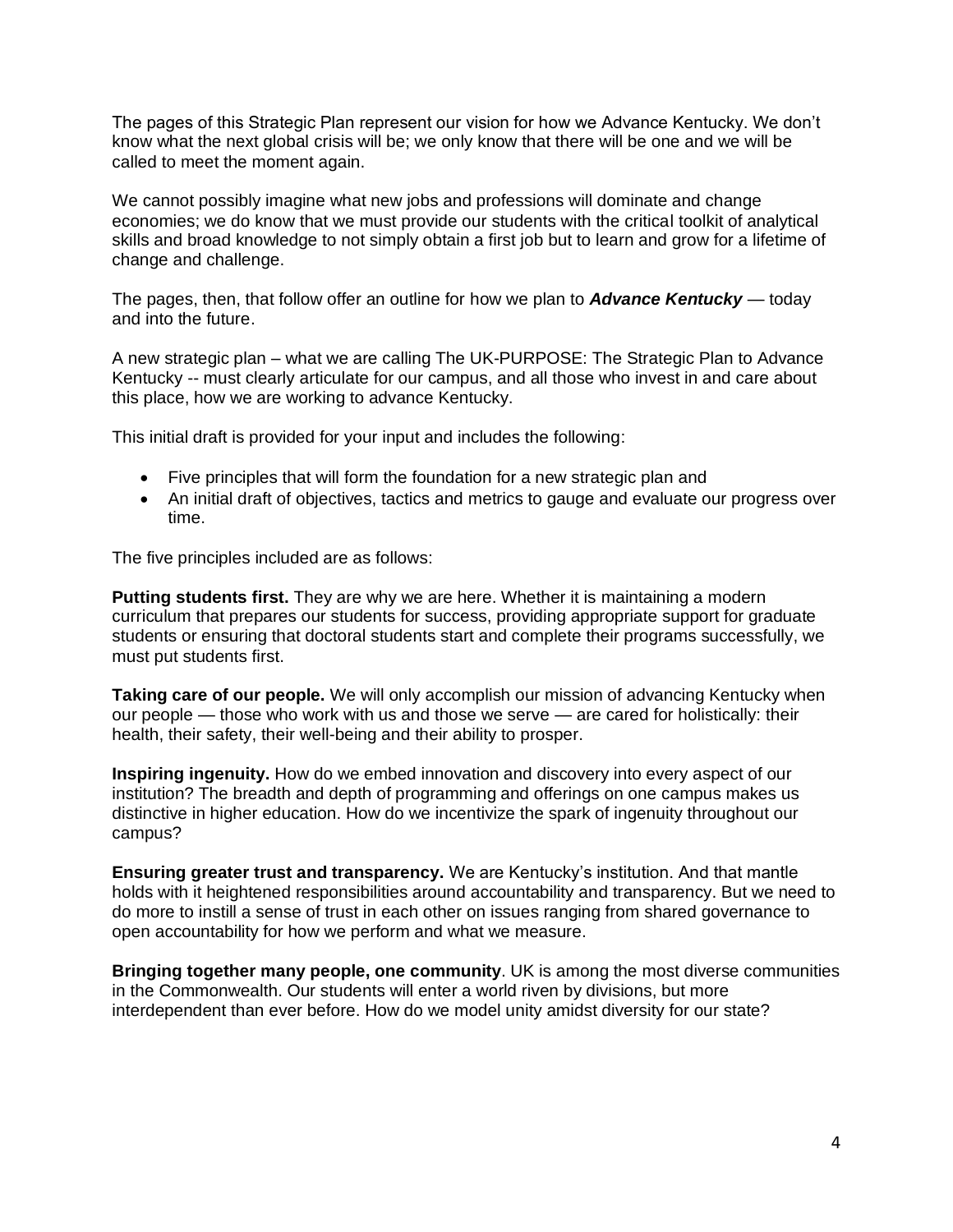# **Putting Students First**

As an institution, we have made tremendous strides in the last decade in making those words — **Putting Students First** — more than a handy slogan or tagline for an ad. We've tried to embody that imperative. One of the most compelling ways we manifest that commitment is how we support students — and more of them — in being retained and graduating as we prepare them to lead lives of meaning and purpose.

On virtually every dimension of that commitment, we are doing more and being more for our students during their curricular journeys driven by our faculty expertise.

Consider a few milestones:

- UK's first-to-second-year retention rate in the fall 2020 cohort is 86%, according to preliminary figures, up more than 4% points since the fall 2015 cohort alone.
- Similarly, six-year graduation rates reached a record 67.8% for the fall 2015 cohort, up more than a full percentage point over the previous year's cohort and up more than 4 percentage points since the fall 2010 cohort alone, preliminary figures show.
- UK's preliminary four-year graduation rates is 53.9% for the fall 2017 cohort, up more than 20% points since the fall 2008 cohort.
- UK has reformed and reorganized its student success offices, integrating advising across the campus, creating a public health infrastructure — the UK Health Corps that is evolving into a centerpiece of holistic support for students and nearly doubling its investment in mental health counseling.
- The institution created a nationally recognized scholarship program UK LEADS that specifically addresses unmet financial need — perhaps the single largest barrier to student success. Using big data in new and more targeted ways, UK actually reduced overall debt levels among students**.**
- In the last four years, tuition and mandatory fee increases have been held to 1.7 percent, below the national rate of inflation.
- UK improved student success rates and addressed financial need even as the institution grew over the last decade to more than 31,000 students and continued its commitment to increasing levels of diversity and educating Kentuckians first.
- In its Strategic Plan Stronger by Degrees the state Council on Postsecondary Education (CPE) reports that the University of Kentucky is the only institution in the state to have increased its enrollment over the last eight years.
- UK has extended its mission of service throughout the state by expanding programs of academic excellence that also directly impact the state's workforce needs. Preliminary data for fall 2021, for example, showed an almost 10% increase in the number of graduate and professional students in the UK community. The university opened medical campuses in two communities — Northern Kentucky and Bowling Green — as part of an effort to educate and place more primary care physicians throughout the state. And, in direct response to social and health needs in the state, online social work programs were launched, increasing student enrollment in these critical areas by 1,354%.

Now, though, we must strengthen and sustain this commitment to meet new challenges associated with a changing economy — an economy and world that require an even more sophisticated toolkit of skills and broad knowledge. Our students will navigate those dynamic workplaces and spaces, cultures and societies, while also needing even more resilience and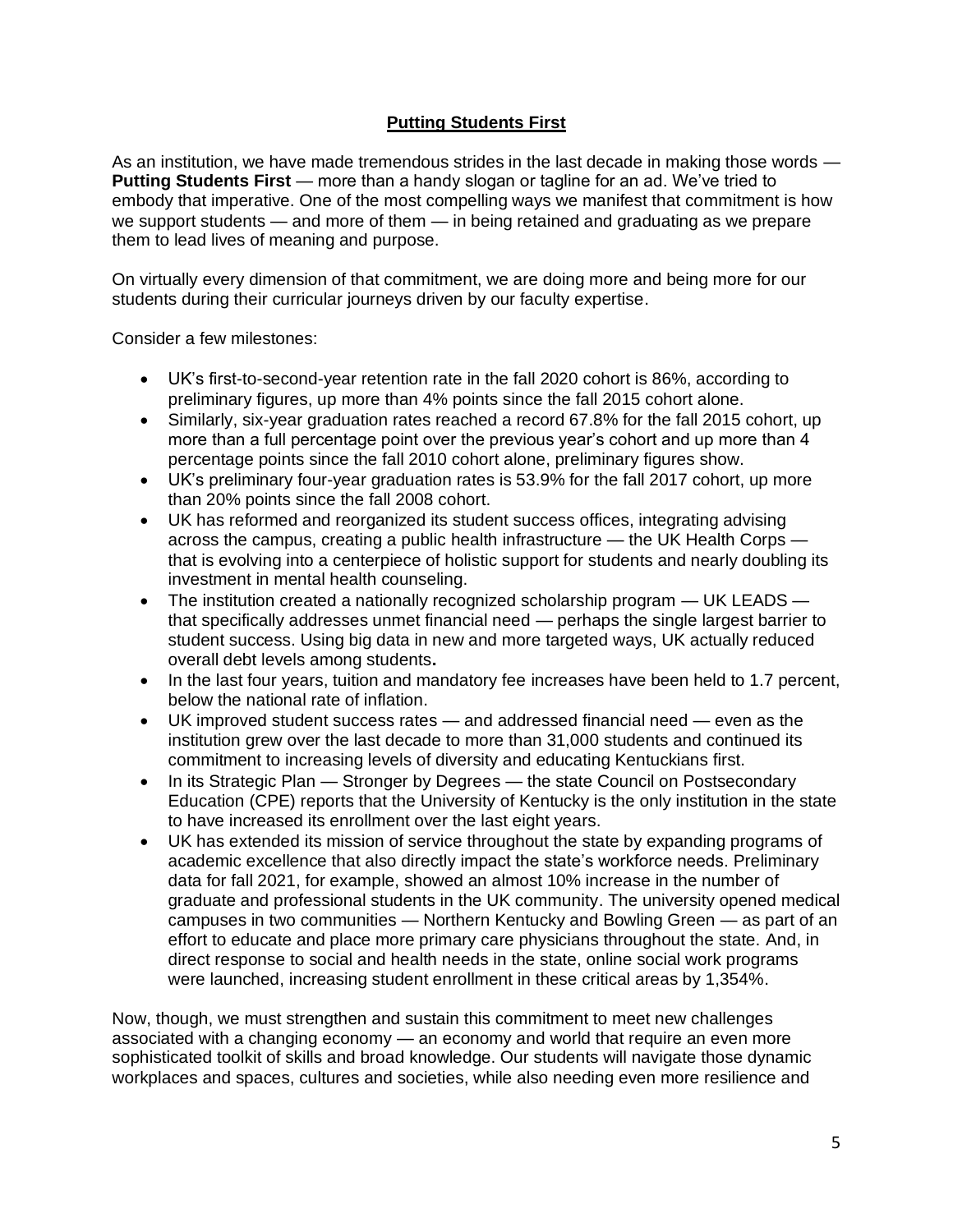resolve as they enter and compete in a world that appears more deeply divided than ever before.

### **Narrative Basis:**

Simply stated, *student success* is our collective objective. At the University of Kentucky, we aim to further grow an **ethos** that puts students and their educational experience at the forefront of everything we do. Students do not experience their education as a collection of discrete, siloed experiences. Rather, they experience one University of Kentucky. And as such, we must offer an integrated educational process that is defined as a holistic student experience — where the student and their academic journey, whether undergraduate, graduate or professional, is the centerpiece, surrounded by a scaffolding of student services and a culture of supportive faculty, staff, alumni and fellow students.

## **Key Objectives, Tactics and Metrics:**

**Objective 1:** Expand on the foundation of a focused, intentional, purpose-driven curricular and co/extra-curricular experience with global relevance.

Based on the foundational words of our President, Eli Capilouto, our mission is *to prepare UK students to lead a life of meaning and purpose.* Studies have demonstrated the value of developing talent and passion toward a clear purpose in one's life. This encompasses not only career preparation, but also the exploration of one's passion and the world's humanity. We also know that leading a life of purpose will go beyond a student's experience on campus. To do so, we will continue to create a focused intention for every curricular stage of a student's educational experience, and purposefully enhance high-impact co- and extra-curricular opportunities, including mentorship within the Big Blue Nation alumni.

In short, a UK education, at all levels (undergraduate, graduate and professional), will continue to be a value-added education — built upon a foundation of academic excellence and measured through clearly-defined competencies, post-graduation outcomes *and* a humanistic approach to experiencing and understanding students' own passions, talents and sense of purpose in life.

**Tactic A.** Through a faculty-driven process, re-evaluate the undergraduate UK Core curriculum, associated competencies and instructor makeup to ensure we offer a curriculum that prepares students for a life of meaning and purpose, both personally and professionally.

**Tactic B.** Define **core skills** necessary for student success in chosen career paths and as citizens.

**Tactic C.** Through a faculty-driven process, evaluate undergraduate majors and graduate and professional programs to ensure they provide relevant and contemporary discipline-specific and transferable skills to prepare students for academic excellence and full spectrum of career pathways and the challenges of a globally connected future.

**Tactic D.** Expand access to and participation in high-impact practices, such as experiential education, capstone learning experiences, internships, mentorships, relevant work and research opportunities, education abroad, service learning and Living Learning Programs (LLP) among others.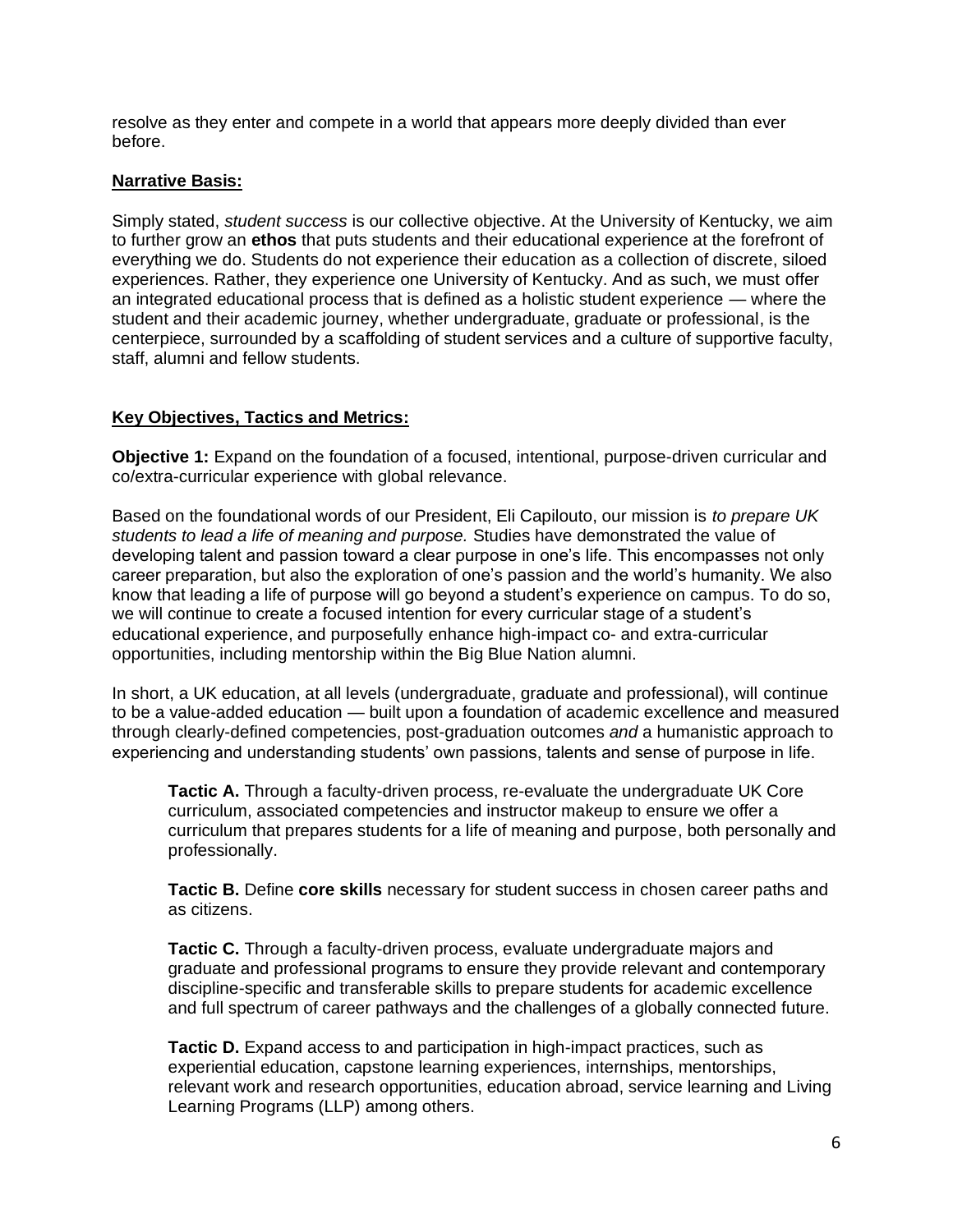**Metric 1:** The creation and utilization of metrics related to curriculum development and academic excellence to guide curricular development and evaluation.

**Metric 2:** Expansion of information regarding alumni salaries, career outcomes and overall alumni success.

**Metric 3:** Rates of participation in experiential education, internships, mentorships, education abroad, service learning and relevant work and research opportunities.

**Objective 2:** Develop perseverance through holistic student well-being as part of a comprehensive approach to support for our community, in connection with activities within the principle "Taking Care of Our People".

We know today's undergraduate, graduate and professional students are experiencing higher levels of mental and physical stress; UK students are no different. Anxiety, depression, issues of safety and financial insecurity, community membership and belonging, among other issues, are more evident than ever before. Given this, we plan to create a comprehensive holistic well-being experience for all UK students, and we are in a position of strength to achieve this ambitious goal. As one of a handful of institutions with a comprehensive medical center and a full complement of academic colleges, we have a rich opportunity to build a national model to address issues of well-being while simultaneously building a culture of prevention and resilience. We will leverage this multi-disciplinary expertise to create such a model and reach to connect with our students through multiple touchpoints across the campus. These efforts will help ensure students, both while at UK and after they graduate, create life-long skills so that they engage *fully* in their academic pursuits while preparing them to navigate life beyond UK.

**Tactic A.** Build supportive infrastructure and training for staff and faculty: Catalogue, realign and coordinate cross-campus student wellness efforts and services around a public health approach to ensure capacity, service delivery, integration and needs assessment. These activities will also inform participants involved in "Taking Care of Our People."

**Tactic B.** Create an Effective Approach: Build out an analytical and qualitative, interculturally informed, proactive case management approach around all student wellness, leveraging aggregated student data and lessons learned from Health Corps.

**Tactic C**. Develop and implement clear competencies to best assure optimal life-long coping, health related and preventive skills across the range of mental, physical and financial wellness.

**Metric 1:** Service delivery indicators.

**Metric 2:** American College Health Association (ACHA) survey results.

**Metric 3:** Student financial health data (e.g., debt, financial aid, need).

**Objective 3:** Develop a smart enrollment plan for the economic growth and societal development of the Commonwealth that reflects the diverse, interdependent and complex world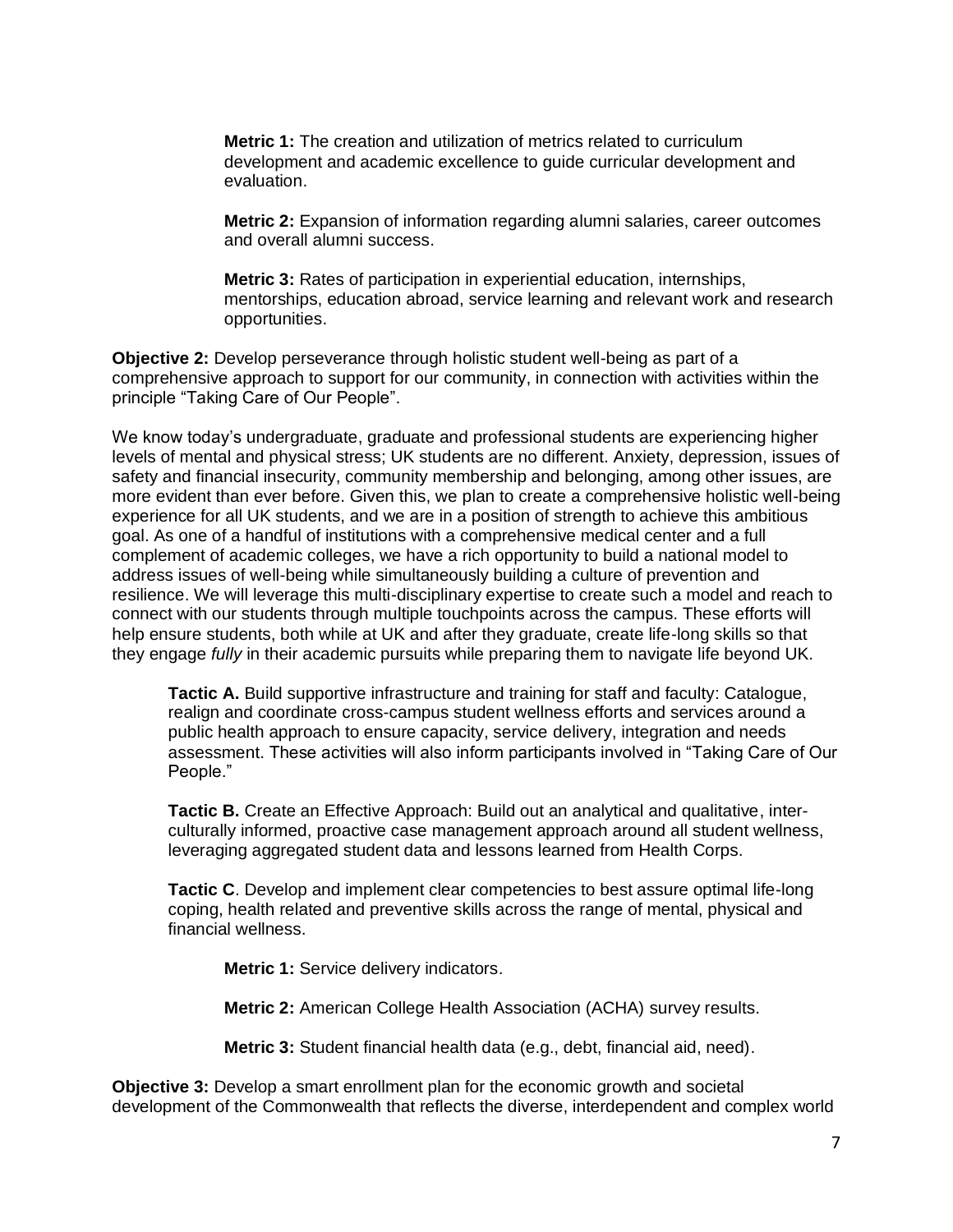our students will enter, in conjunction with objective 2 in "Many People, One University" and "Inspire Ingenuity." A key component of CPE's Strategic Plan is to dramatically increase the number of Kentuckians with college degrees.

As we consider the overall purpose of our University for Kentucky, and the potential lifelong purpose of many of our graduates, it is important to understand the needs and opportunities to help the students of our Commonwealth. As the university plans for the next decade, growth must be a certainty — not only for the success of the university, but, more important, for the success of the Commonwealth. Our plan must start with a firm understanding of what the Commonwealth needs, and it will align our degree and credential offerings with the economic and social development goals of the state.

And although our doors will always be open widest to Kentuckians, we must also attract and offer students from beyond our state and national borders a UK degree. Expanding markets, pathways and entry points to a UK education will be cornerstone to our overall smart growth plan, as will an intentional plan to reengage our alumni throughout their lifetime with continual UK experiences.

**Tactic A.** Build and implement a comprehensive, sustainable and detailed enrollment plan that leads to increased enrollment and retention in key areas addressing needs in the Commonwealth and globally, as well as across the degree and certificate continuum.

**Tactic B.** Build out lifelong learning programs and Big Blue Nation alumni outreach, including internationally, for optimal career networking and lifelong mentorship.

**Tactic C.** Through faculty-driven processes, expand in person and online curricular offerings that are relevant to the Commonwealth's economic and societal needs, including the creation of innovative pathways into UK degree programs, transdisciplinary programs/majors/certificates and new cross-college opportunities at the undergraduate, graduate and professional levels.

**Metric 1:** Numbers of new transdisciplinary majors, graduate programs and certificates.

**Metric 2:** Increase in enrollment in new markets.

**Metric 3:** Increase in degrees/credentials awarded in degrees/programs connected to identified workforce needs of the Commonwealth and other strategic areas.

**Metric 4:** Numbers of offerings and enrollments in online modalities designed to attract non-traditional students.

**Objective 4:** Enhance and engage in a students-first ethos that inclusively embraces all students (e.g., full-time, part-time, non-traditional, international, etc.).

Our students — undergraduate, graduate and professional — are why we are here. We must place all of them and their educational journey at the center of our work — serving, understanding and supporting *each student* at their highest level — and recognize that our students are individuals, who bring different life experiences to our campus.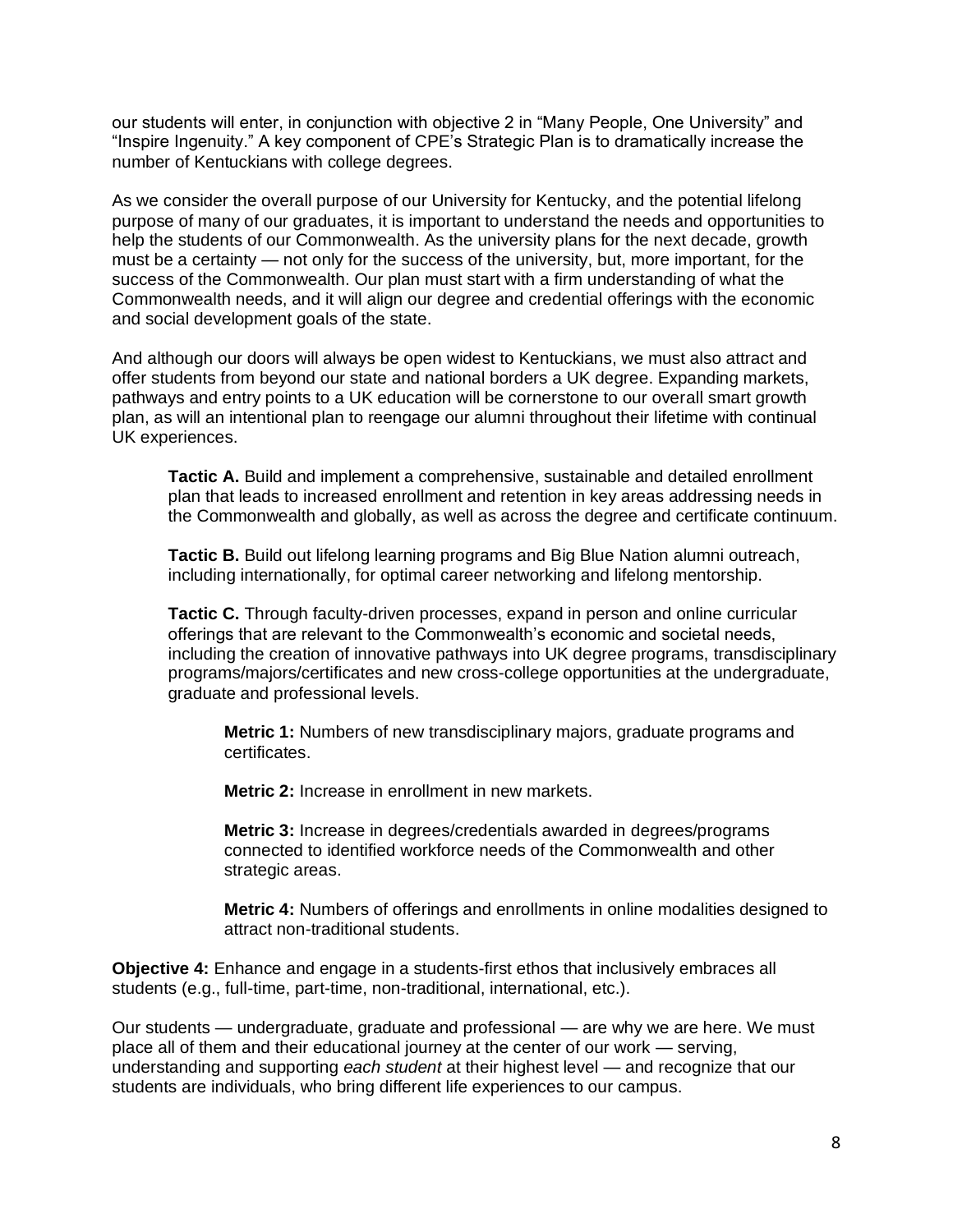Our ethos, then, needs to be intentional. It needs to ask: how does our individual work, our institutional policies, our collective decisions impact each of our students and their progression to degree? How do we ensure we have placed students and their needs first? How will we feed this clearly defined *students first ethos* and reward it?

Our ethos also needs to be driven by an equity mindedness. It needs to close the preparation gaps that students from all backgrounds bring from previous educational experiences. It needs to be a culture that recognizes the individual humanity of each student, valuing their background and lived experience and ensuring that each student feels emotionally safe, celebrated, respected and a part of the Big Blue Nation.

And yet, we cannot achieve a students-first ethos unless we simultaneously enhance the institution's support for faculty and staff. For our faculty and staff cannot serve our students first, if they themselves are not healthy, supported and well.

**Tactic A**. Define a students-first ethos, create a data-driven model for what it means to "put students first" and develop faculty and staff training and toolkits to support such an ethos.

**Tactic B.** Assess and enhance our rewards and accountability systems for faculty and staff to support students inside and outside the classroom through a students-first ethos.

**Tactic C.** Close the preparation gaps that students from multiple backgrounds bring from previous educational experiences at the undergraduate, graduate and professional degree seeking levels.

**Tactic D.** Further develop a culture of belonging for each student.

**Metric 1:** Applicable data from industry standard surveys (for example, National Survey of Student Engagement [NSSE] data, International Student Barometer (ISB) - I Graduate Data).

**Metric 2:** Applicable data from undergraduate surveys (for example, FYSQ, Graduating Senior, etc.).

**Metric 3:** Retention and graduation rates, closing preparation gaps, time to degree.

### **Taking Care of Our People**

We are Kentucky's institution. That means our people are both those who comprise this special community and those who we serve as we aspire to advance Kentucky through education, research, service and care. That has always been our mission and in recent years we've expanded that idea to provide health care to every corner of the state, while investing more in the compensation and support of our community.

Progress of note includes:

• UK HealthCare now treats more than 40,000 patients each year, up from less than 20,000 only 15 years ago.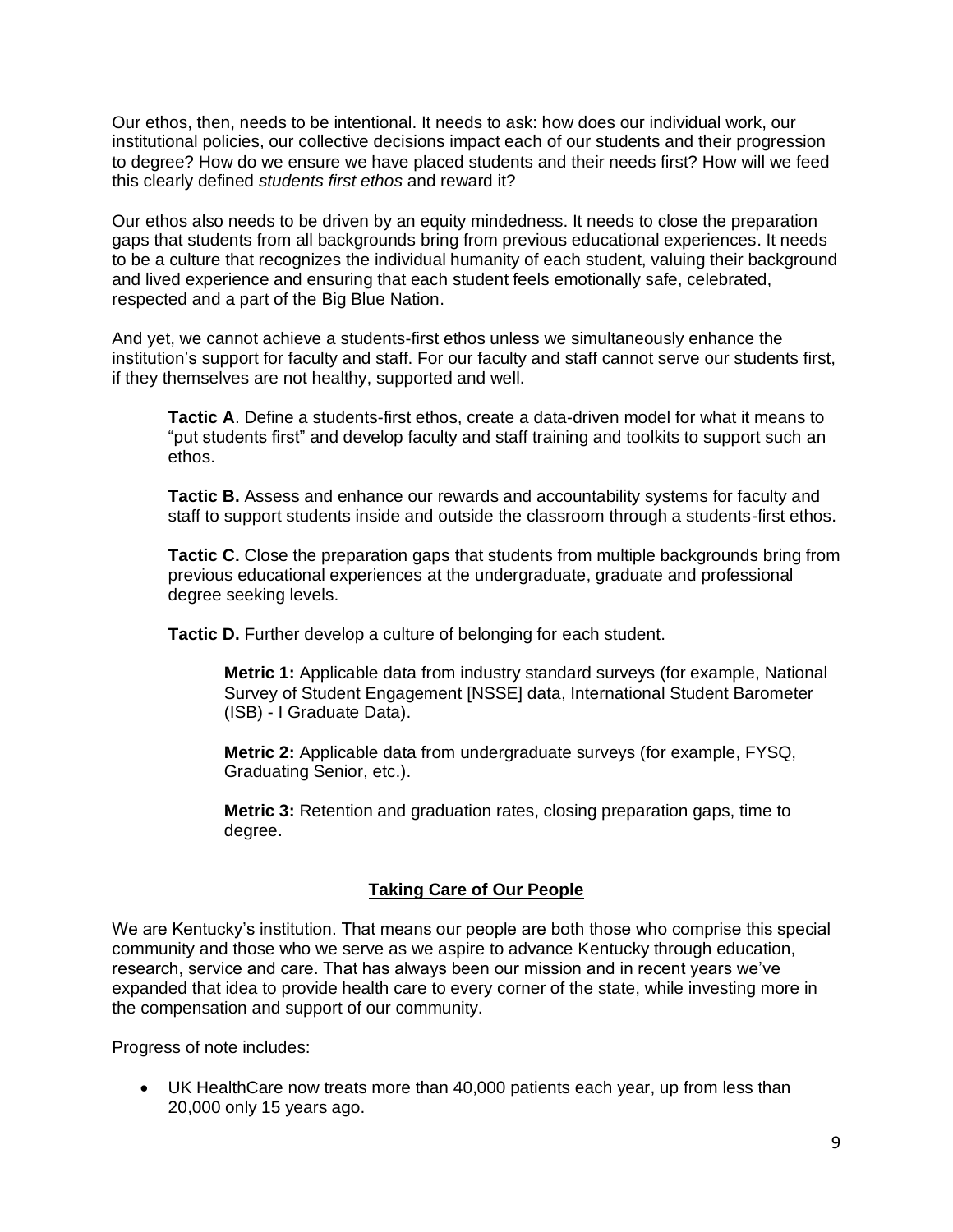- The UK HealthCare system has been named the top hospital in the state six years in a row and multiple specialty areas have been ranked nationally. Our Markey Cancer Center has been a Top 50 center, according to US News & World Report, for three straight years.
- Strategic alliances have expanded the web of care across the state to communities that traditionally lacked access to advanced, subspecialty procedures.
- On our campus, compensation has been increased for our employees eight out of the last 10 years, unprecedented investments in people and talent.
- Particular focus has been made on employees at the lower end of the institution's wage scale. Four times in the last six years, starting wages have been increased, leading the region.
- The university has repeatedly been named a **Great College to Work For**, reflecting a commitment to a rewarding work-life environment.

Advancing Kentucky means ensuring a healthy Kentucky in all the aspects of the word health – economically, physically, socially and in terms of well-being. In an era of significantly constrained resources, our university must also continue to be innovative and resourceful in finding ways to invest in, and support, our community members so they can continue the work of advancing our state.

## **Narrative Basis:**

Leading a healthier Kentucky will require bold steps in addressing every facet of our campus and our Commonwealth. We do this first as a UK community focused on the holistic well-being of our people, ensuring each person has the choice of resources to determine what is right for them, in an environment designed to allow for the ease of making the healthy decision. We recognize the opportunity for a person to find meaning and purpose in their work and the effect of this work on each person's well-being. For our students, staff and faculty, each will have the opportunity to discover meaningful growth as they develop towards their future work and careers. Advancing the health of the Commonwealth rests on not only our outreach to care for people to both prevent and cure illness, but also to contribute considerably to the training and development of Kentucky's workforce and progress. The health of the Commonwealth and the health of the University of Kentucky are bound together, only in our ability to lead in resourcing and growing our well-being collectively will we truly be "taking care of our people."

### **Key Objectives, Tactics and Metrics:**

**Objective 1:** Create the highest levels of holistic wellness for faculty, staff and students by developing a unique and comprehensive integrated structure to support working and learning environments to flourish and thrive.

**Tactic A.** Organize and align activities and programs in holistic well-being (physical, emotional, financial and/or spiritual).

**Metric 1:** Number and quality of well-being activities across the campus and/or community partnerships.

**Metric 2:** Level of satisfaction/engagement with office of wellness; UK @ Work/Work-Life engagement surveys.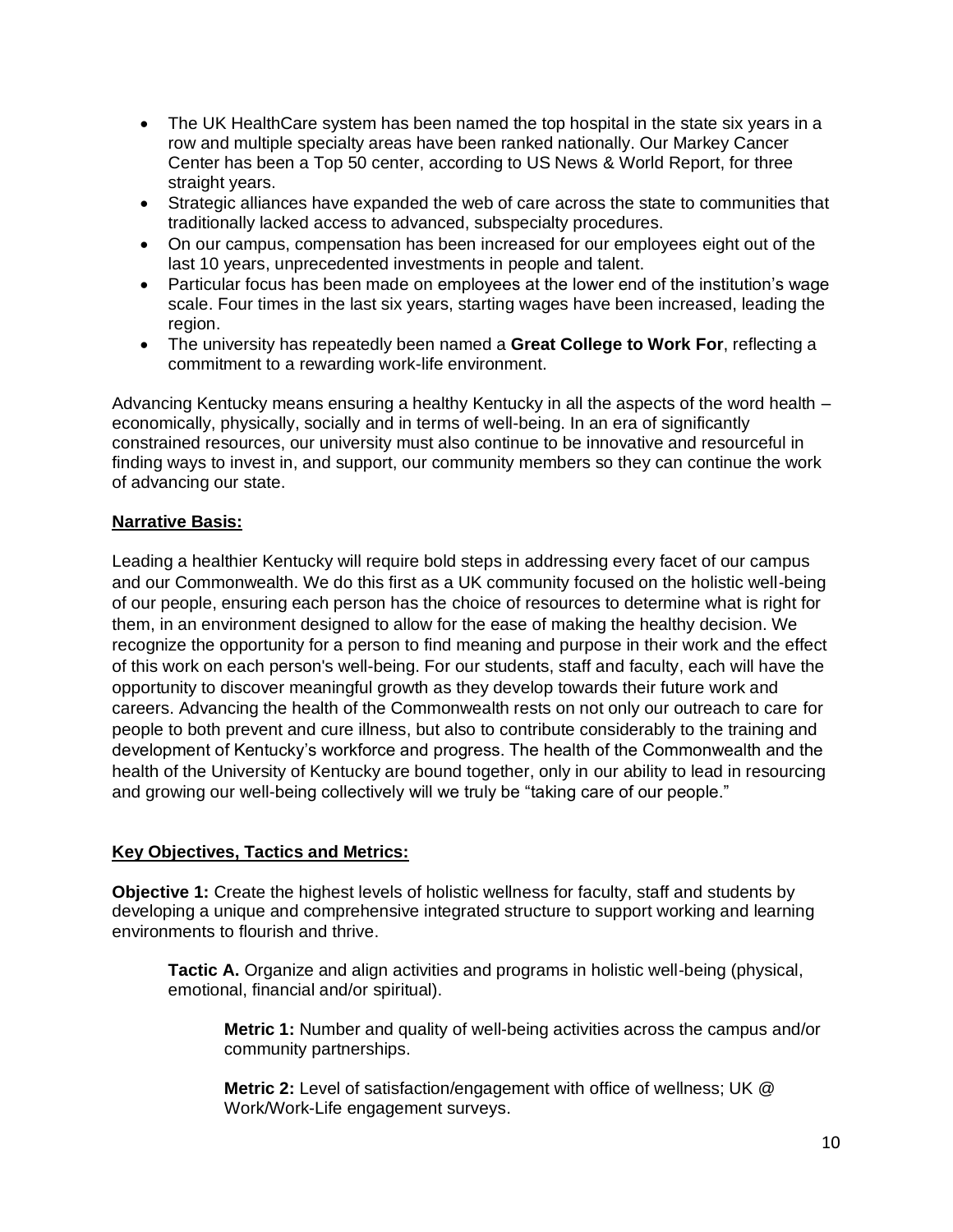**Tactic B.** Advance current continuous quality improvement evidence-based practices/programs to build resilience, reduce mental health stigma and improve overall well-being (physical, emotional, financial and/or spiritual).

**Metric 1:** Number and percentage of practice/programs disseminated and utilized (after determining base and monitoring number).

**Tactic C.** Assess incentives and opportunities to promote physical, emotional, financial and/or spiritual well-being.

**Metric 1:** Number and percentage of colleges/units activity.

**Metric 2:** Number and percentage of colleges/units that earn incentive awards.

**Metric 3:** Number and percentage of staff and faculty supervisors/administrators that completed training for supporting/advancing holistic wellness activities for working/learning environments.

**Objective 2:** Generate a transformational culture and environment where students, faculty and staff are enabled and inspired to flourish and thrive by experiencing meaning and engagement in work and learning.

**Tactic A.** Develop and create opportunities for personal and professional growth of students, faculty and staff, which support them to thrive and achieve their full potential.

**Metric 1:** UK@Work Survey applicable results.

**Metric 2:** Great College to Work For recognition; applicable survey results.

**Metric 3:** NSSE applicable results.

**Tactic B.** Be proactive and intentional in enhancing equitable pay, benefits, policies and practices that foster positive work and life integration, supporting a diverse workforce of today and the future.

**Metric 1:** UK@Work Survey applicable results.

**Metric 2:** Great College to Work For recognition; applicable survey results.

**Tactic C.** Implement best practices and strategies to enhance a sense of belonging, inclusivity and understanding of place in UK.

**Metric 1:** UK@Work Survey applicable results.

**Metric 2:** Great College to Work For recognition; applicable survey results.

**Metric 3:** NSSE applicable results.

**Objective 3:** Create a healthier Kentucky for a more diverse and better prepared workforce for tomorrow.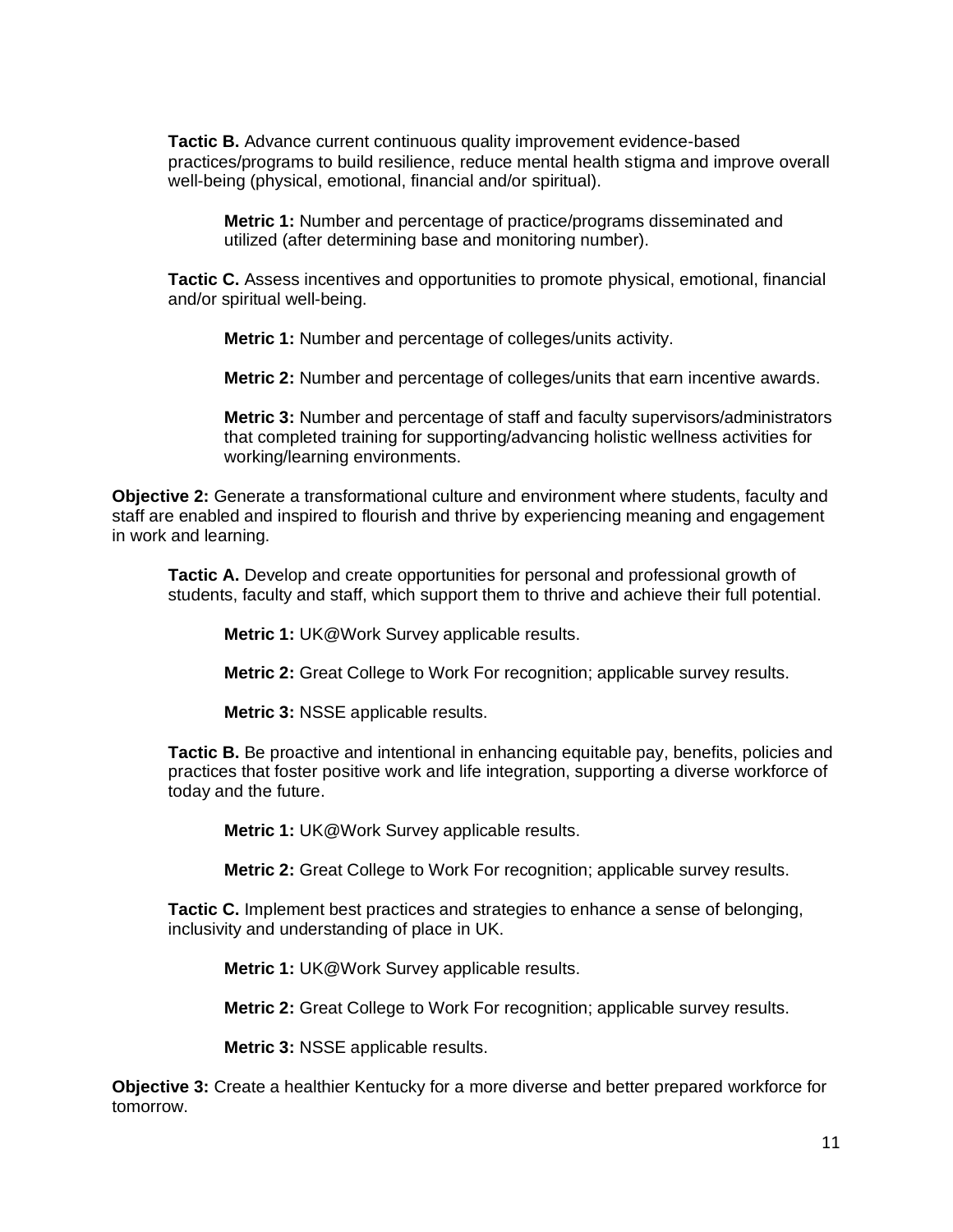**Tactic A.** Capitalizing on our academic medical center, build a multi-college team to focus on defining a Commonwealth-wide partnership targeted on a healthier Kentucky, through enhancing the comprehensive health care workforce pipeline for UK and beyond.

**Metric 1:** Creation of the team with key goals.

**Metric 2:** Creation of short and long-term plan for disease prevention that includes increased health education and nutrition programs.

**Metric 3:** Partnership with the state to bring additional health care funding and health care to underserved areas of the state in alignment with UK HealthCare's Strategic Plan.

**Tactic B.** Expand partnerships with health care providers, public health professionals, extension offices and other partners who are committed to understanding and working on disease prevention and better health outcomes. Efforts should be made to enhance the understanding of disease progression and increase participation in disease prevention and treatment.

**Metric 1:** Collaboration with the Kentucky Health Collaborative, other statewide entities and institutions and UK health care colleges to create an alliance focused on disease prevention and screening.

**Metric 2:** Increased disease screening in targeted areas of the Commonwealth.

### **Inspiring Ingenuity**

In 2018, UK designated six Research Priority Areas. It was a clarion call to build on existing research excellence and amplify funding potential in areas where our state has the most demonstrated need — cancer, cardiovascular disease, diabetes and obesity, neuroscience, substance use disorders and energy. This linkage between expertise and need has accelerated the university's ascent as a premier research institution and has further embedded in us the ethos of service so identified with land-grant universities. A few milestones include:

- In FY 2017, those priority areas accounted for more than \$150 million in funded research. That's \$150 million in research targeted at some of the state's most intractable challenges.
- Two years ago, UK received the single largest grant in its history, a three-year, \$87 million award from the National Institutes of Health. The goal: reduce opioid-related deaths by 40 percent in 16 Kentucky counties. The HEALing Communities Study involves 20 researchers across nine colleges on campus, a hallmark of work at UK where discoveries and solutions increasingly happen at the intersection and overlapping of disciplines.
- Overall, research awards jumped nine percent FY 2019 to FY 2020 from \$429 million to \$468 million, placing UK among the top research institutions in the country.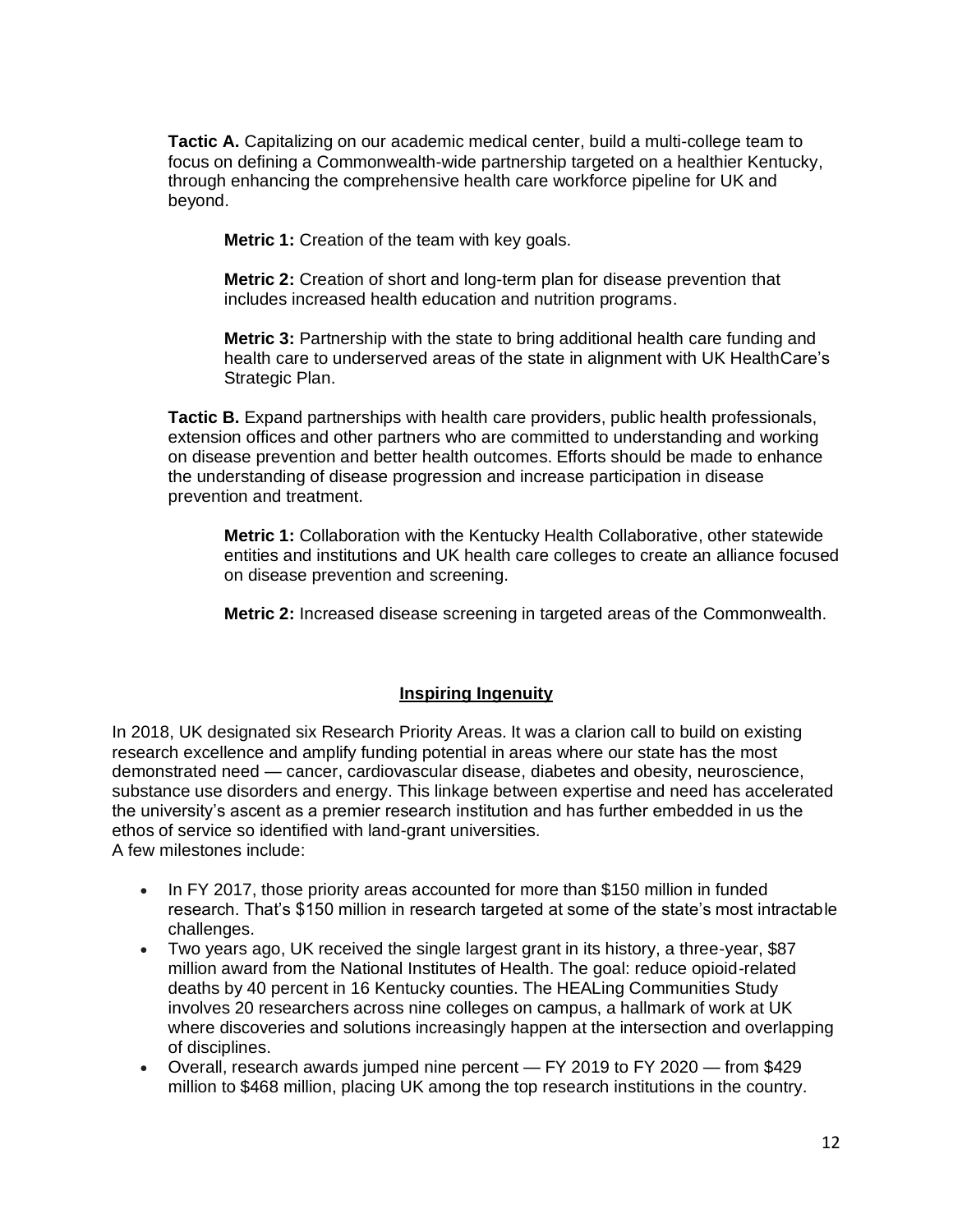- A seventh priority area was added last year  $-$  the UNITE initiative  $-$  a five-year, \$10 million investment to elevate impactful research on racial equity, working in partnership with Kentucky's communities of color.
- As a way to advance social work education accessibility, since 2019, the College of Social Work has launched online BASW, MSW and DSW programs. For the online programs, from fall 2019 to fall 2021, online student enrollment increased 1,354%.
- Over the last decade, our faculty were recipients of a National Book Award, were named state Poet Laureates and published probing works of fiction and accounts of pivotal moments in World War II that continue to shape our politics and culture.

Moving forward, this spirit of ingenuity should be part of everything that we do. Undergraduates should have the chance for research and co-curricular experiences early in their academic careers. Ingenuity can — and should — extend to how we advise students and help them explore different academic paths. It should engage students, alumni and businesses in different modalities of learning and offer opportunities for life-long building of skills and competencies.

## **Narrative Basis:**

Higher education is the vehicle to inspire ingenuity. Higher education at the land-grant, flagship Research 1 institution of the Commonwealth of Kentucky has the dedication, means and opportunity to inspire ingenuity not just in our students, but in the lives of Kentucky citizens and the global community beyond through our research and service missions. We must be intentional about creating effective pathways from campus into public venues for our research, teaching, innovation and creative work. To inspire ingenuity, using available resources, we must be strategic, innovative and use one of our strongest UK attributes — the ability to work collaboratively to address complex challenges. In our educational and research mission, we must use convergent approaches that deliberate on problem formulation, use a systems-level perspective and employ flexible but persistent problem-solving skills that become the framework to inspire ingenuity in our students, faculty and staff. The following objectives, tactics and metrics are put forth to inspire ingenuity.

### **Key Objectives, Tactics and Metrics:**

**Objective 1:** Build upon our strengths in research and creative work to address a broader range of national and global challenges, the solutions to which will attract prosperity and well-being to Kentucky and its citizens.

**Tactic A.** Build upon the university's signature research priority areas and accomplishments into new domains of research excellence and impact.

**Tactic B.** Prioritize disciplinary and interdisciplinary research that helps communities of all types achieve their full socioeconomic potential and increases the quality of life for individuals within them.

**Tactic C.** Translate impact from the university to the public domain through basic, clinical and community research, industry outreach, economic development, commercialization and public policy frameworks that leverage the Cooperative Extension Services to drive the creation of wealth, well-being and equity.

**Metric 1:** Research and development (R&D) awards and expenditures across UK and within strategic key areas of research.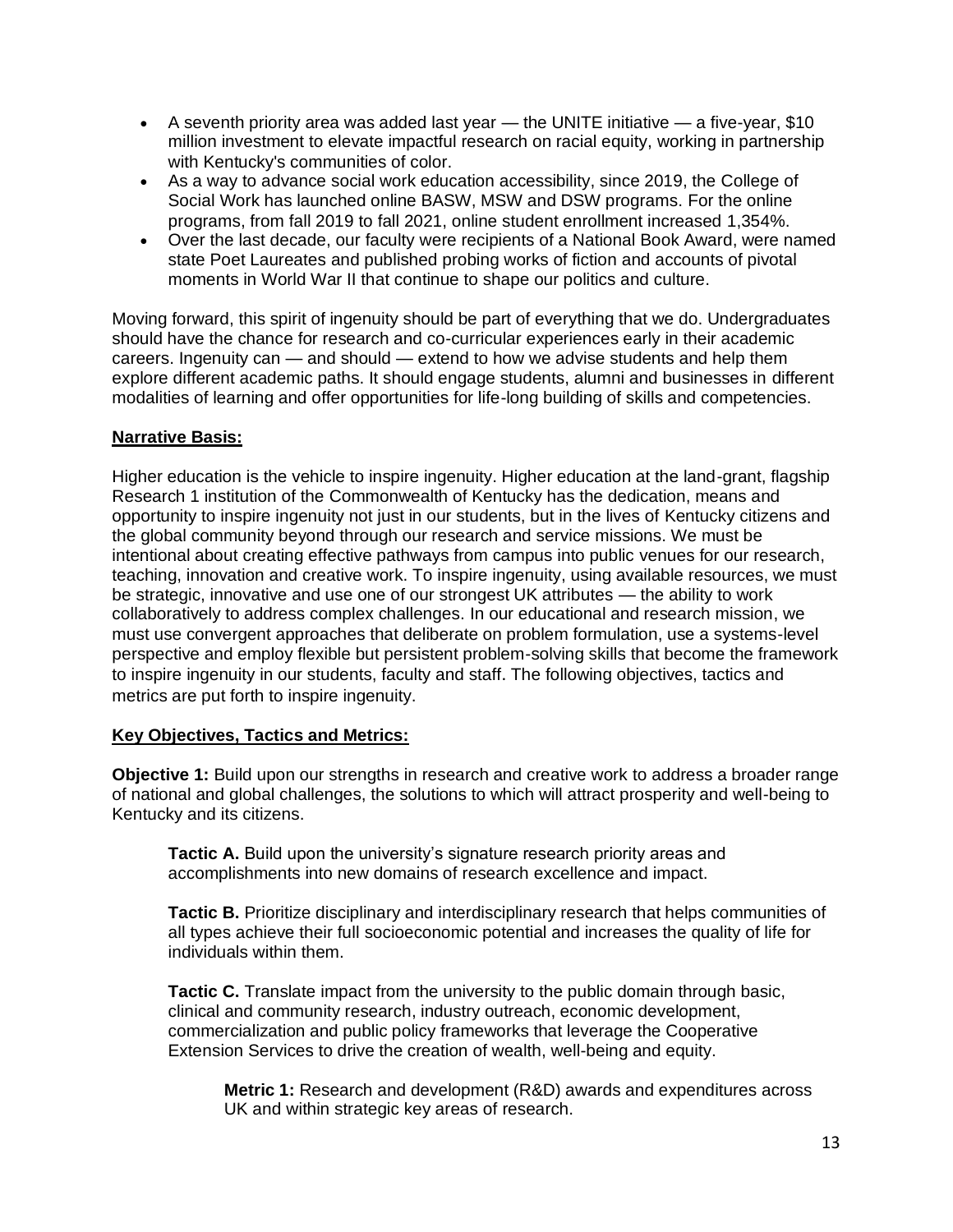**Metric 2:** Increase in diversity and number of community-based research partners and projects.

**Metric 3:** Amounts of disclosures, patents, license revenue and start-ups.

**Metric 4:** Number and nature of extension-type program offerings and diversity in participation.

**Objective 2:** Advance a culture of innovation in research and creative work that integrates disciplines and/or fields of study to address local, national and international challenges.

**Tactic A.** Incentivize innovation and commercialization of research, international research and educational partnerships and invest and reinvest in innovation infrastructure.

**Tactic B.** Create novel training and career development programming, including extension-related programming, that supports life-long learning, global awareness and career advancement for practicing professionals.

**Tactic C.** Support programming and platforms for research and creative expression that engages a broader cross section of the campus, accelerates career development and catalyzes transdisciplinary research and educational initiatives.

**Metric 1:** Number of first-time research awards, scholarship metrics, patent disclosures, patents, inventions licensed, startups opened, total license revenue.

**Metric 2:** Advancement of research careers through the academic ranks (for active PIs: number at each rank, R&D expenditures, scholarly outputs, trainees, research honors/awards, professional societies, patents).

**Metric 3:** Number of awarded complex grants, training grants, career research grants.

**Metric 4:** Number of nationally recognized educational programs and number of new certificate and degree programs.

**Objective 3:** Promote an agile research and creativity ecosystem that supports impactful, selfsustaining and efficient research addressing present and future challenges facing our local, national and global communities.

**Tactic A.** Assess and restructure as needed the research support systems to increase effectiveness in an increasingly dynamic and competitive funding environment.

**Tactic B.** Adopt a more forward-facing posture and enhance our ability to anticipate and compete for funding opportunities.

**Tactic C.** Seek and develop opportunities to partner in novel ways with educational programs, UK HealthCare and other health systems, Kentucky businesses, Kentucky government and Kentucky communities to solve research challenges for mutual benefit.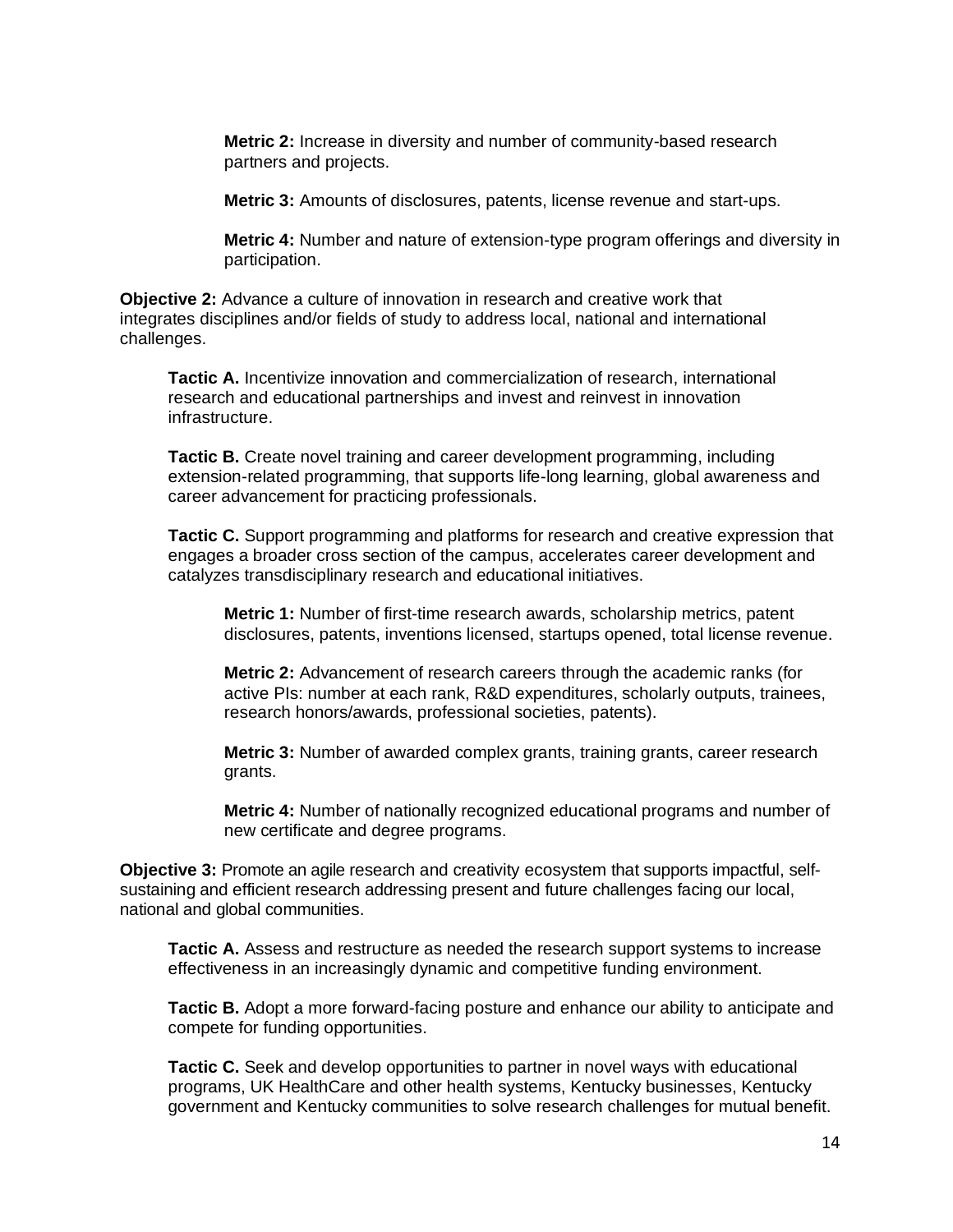**Metric 1:** Number, size and type of research awards and honors.

**Metric 2:** Amount of R&D awards and expenditures toward state and federal funding opportunities.

**Metric 3:** Economic impact of research in Kentucky.

**Objective 4:** Through a faculty and staff driven process, extend the idea of academic and service excellence to include new training programs and new modes of professional preparation to better serve local, national and global workforce needs.

**Tactic A.** Develop and implement new educational programming that attracts and prepares a broader range of students for professional preparation at the university.

**Tactic B.** Create academic programming that develops critical thinking skills; awareness of global issues and means to address them; increases depth and perspective on emerging research and emerging technologies; promotes effective communication for rising researchers; and enhances decision-making and ethics for careers in the sciences, social sciences, humanities and technology.

**Tactic C.** Blend workplace experience, research or creative experience, service experience, or international experience into the curriculum of every student.

**Tactic D.** Produce accessible, modular educational programming and associated credentials to professional development, career advancement and career change.

**Metric 1:** Number of students having relevant research or work experience within a discipline or major.

**Metric 2:** Number of students pursuing international research or learning experiences.

**Metric 3:** Number of new and innovative nationally recognized training programs.

# **Ensuring Greater Trust, Transparency and Accountability**

Building trust depends upon a sense of transparency with all of an institution's vested stakeholders and publics and a willingness to be held accountable for both success and shortcomings.

A selection of recent communication efforts to build trust are listed below:

- As a global pandemic dominated our world for much of the last 18 months, UK endeavored to reach out more — and more often — with information that would connect the community and update it on both progress and challenges.
- An online dashboard, updated multiple times a week, provided detailed information for the community and larger public about virus incidence levels, isolation capacity and metrics.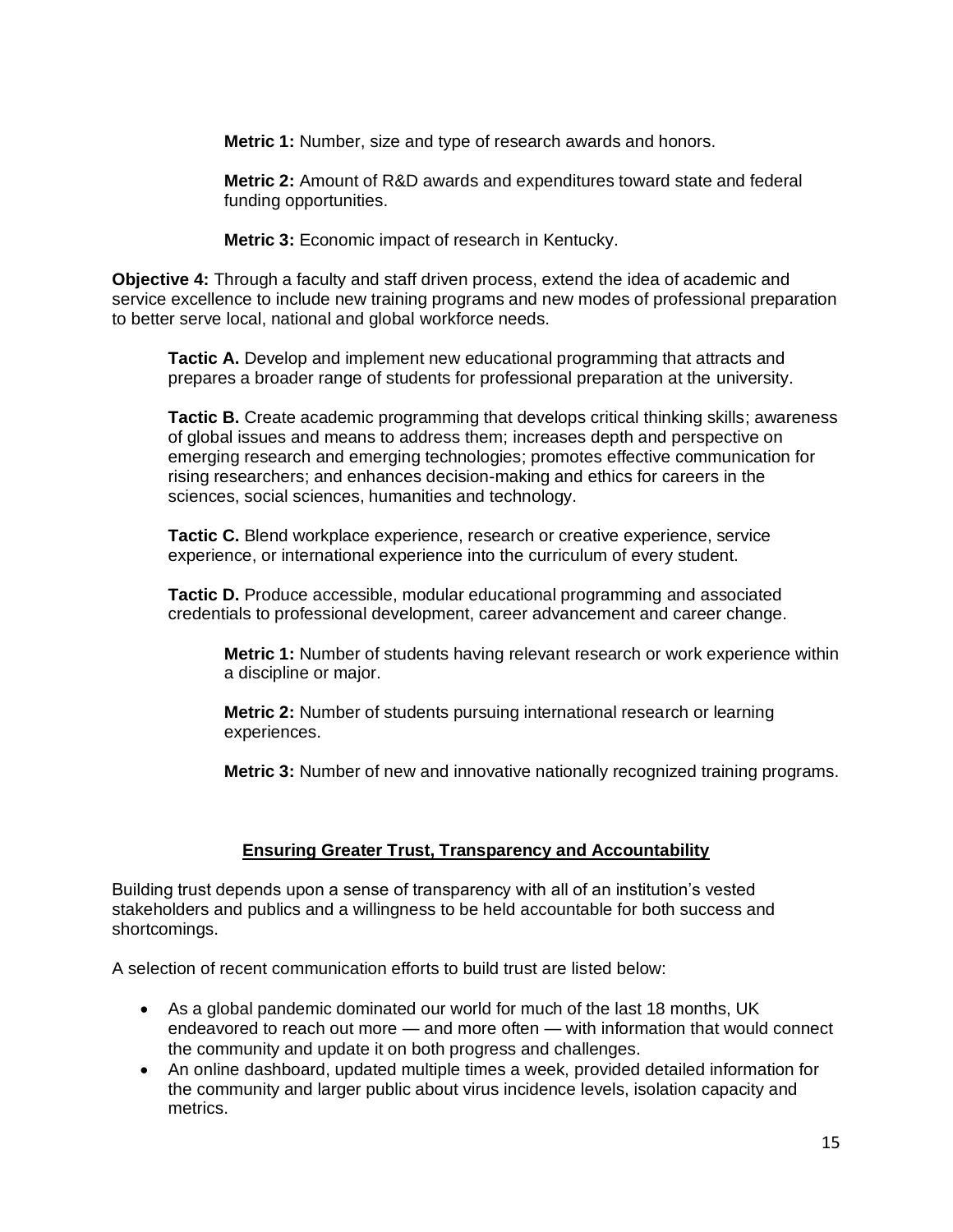- More than 200 community messages about COVID and the institution's diversity efforts were disseminated to the campus over the last year — a stepped up effort designed to keep the campus connected when so many had to work and learn remotely.
- An increase in bi-directional meetings with elected campus leaders among faculty, staff and students allowed UK to gather input and feedback on critical challenges facing the university.

At the same time, transparency and accountability depend upon not simply one-way or topdown communication. Communication must engage people in dialogue and demonstrate to our stakeholders a commitment to shared governance, based on shared values. UK must extend and expand these efforts around transparency as a way of ensuring accountability to all vested stakeholders and publics. Every unit and every individual on our campus shares responsibility for greater transparency and accountability — from cybersecurity efforts to integrity in research, from minimizing the occurrence of potential conflicts of interest to even greater compliance with standards of ethics and care. All of us share in that responsibility. All of us share in this commitment. It will take all of us, working in partnership, to make it easier to understand these expectations and to live up to them.

## **Narrative Basis:**

As Kentucky's land-grant and flagship university, we have a heightened responsibility to ensure trust — as a core value of our community — and to increase accountability and transparency for everyone who cares about, and invests in, this place. As community members who care about ethics, when we accepted positions at the University of Kentucky, we understood that the people of Kentucky and its partners placed their trust in us. They also gained the right to hold us accountable in meeting the university's goals with integrity and a commitment to transparency. Indeed, the university has enacted multiple highly successful policies in Research, Education, Service and Extension, which speak to our commitments around trust, transparency and accountability at every level. Further enhancing and sustaining this culture requires:

- Clear two-way communication with all stakeholders, internally and externally, that allows those audiences most critical to UK to have knowledge of what our standards are and to hold us accountable in meeting them.
- A steadfast commitment to articulating and then aligning principles with strategic objectives, budgets and governance structures and regulations.
- An expanded effort to train current and emerging leaders and support all personnel so that they can help sustain a transparent and accountable culture throughout the institution.
- An enhanced commitment to understanding of, and compliance with, university standards and policies and the multiple governmental compliance requirements we uphold.

# **Key Objectives, Tactics and Metrics:**

**Objective 1:** To ensure a more nimble and flexible institution that can change when necessary or in the midst of challenges, assess language and application of university guidance and policies to better structure and define roles with respect to the bedrock principle of shared governance among faculty, students, staff and administrators. Members of our community must adhere to these policies while honoring the importance of cooperation in effective decisionmaking in the competitive, modern environment of knowledge delivery.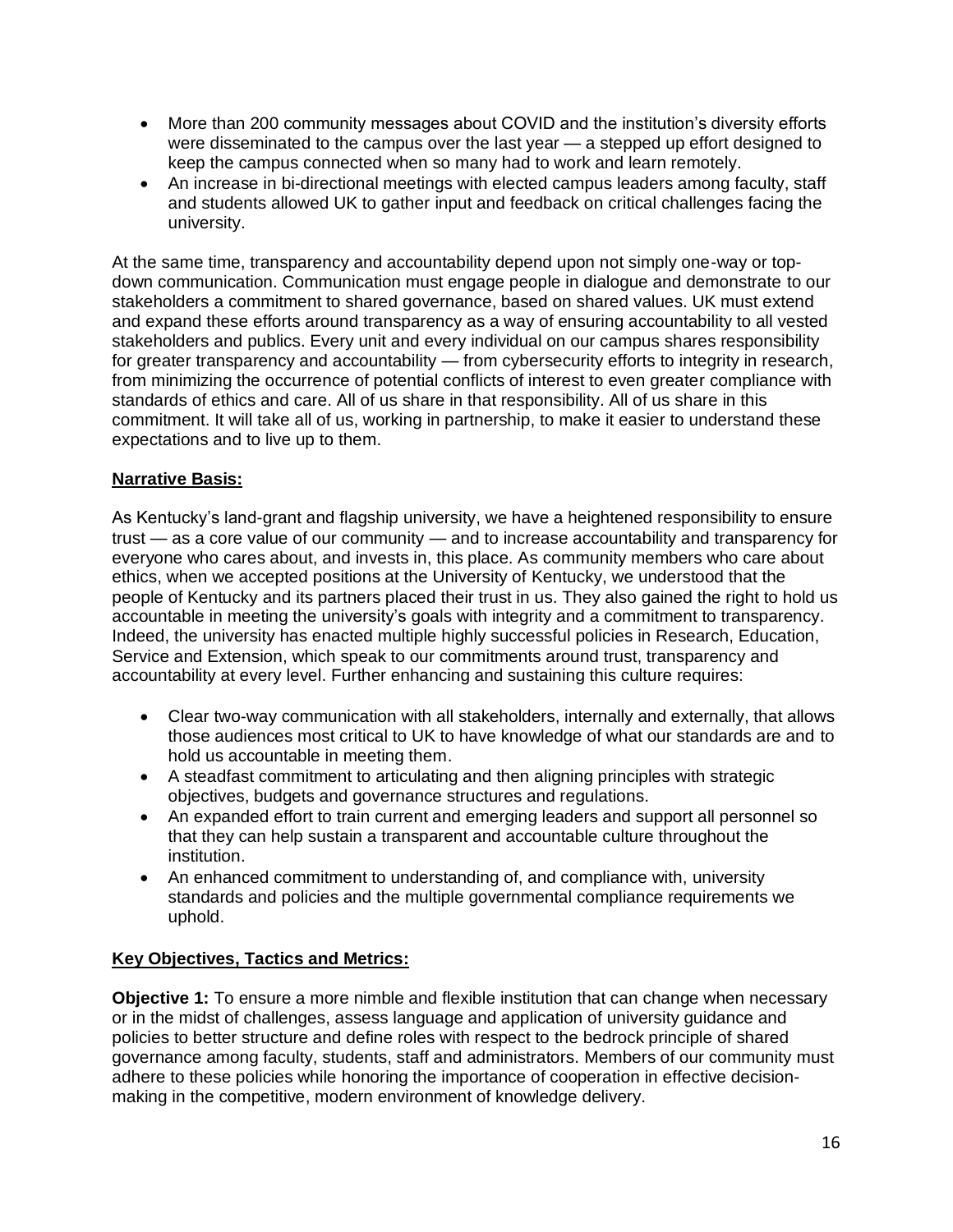**Tactic A.** Enhance the existing process for the examination and revision of GRs and ARs to ensure greater transparency, equity and accountability among all the components of our shared governance structure.

**Metric 1:** Annual report to campus on progress of GR and AR review and revision.

**Tactic B.** Revise other official documents (e.g., Faculty Handbooks, Senate Rules, Human Resources policies, Business Procedures Manual) as needed for congruence with GRs and ARs.

**Metric 1:** Increased employee knowledge (evidenced by reduced number of requests for clarification) regarding policies related to transparency, trust and accountability at all levels.

**Objective 2:** Empower effective decision-making at administrative, unit, departmental and college levels by utilizing resource-based approaches. Through these greater flexibilities, administrative departments, colleges and units can be held more accountable for generating revenues and managing expenses in a transparent fashion necessary to support the university's mission in alignment with the Strategic Plan and institutional values.

**Tactic A.** Implement an integrated and transparent budgeting system that links revenues to productivity and quality and assigns costs according to use of resources toward university objectives utilizing procedures that reflect the university's values.

**Metric 1:** Number of budget feedback sessions.

**Objective 3:** Strengthen and expand orientation and training across all levels to promote compliance with university standards and processes through programs grounded in UK's institutional values, goals and objectives.

**Tactic A.** Continue momentum from Finance and Administration Training Transformation Initiative to continuously inventory, assess, develop and improve training across all areas to instill greater understanding and support of standards and process. This tactic will be achieved by tracking inventories of training programs annually, identifying gaps, new opportunities and programs that should be offered and those that should be required. Remove programs no longer deemed effective or necessary.

**Metric 1:** Completion rates of required training and of voluntary improvement programs.

**Tactic B.** Thoroughly educate all current and emerging executive leaders on standards and processes, creating additional *required executive training programs* in key areas. Inventory all current UK executive compliance and training programs (offered in-house and through external vendors); identify gaps in programming to create new programs.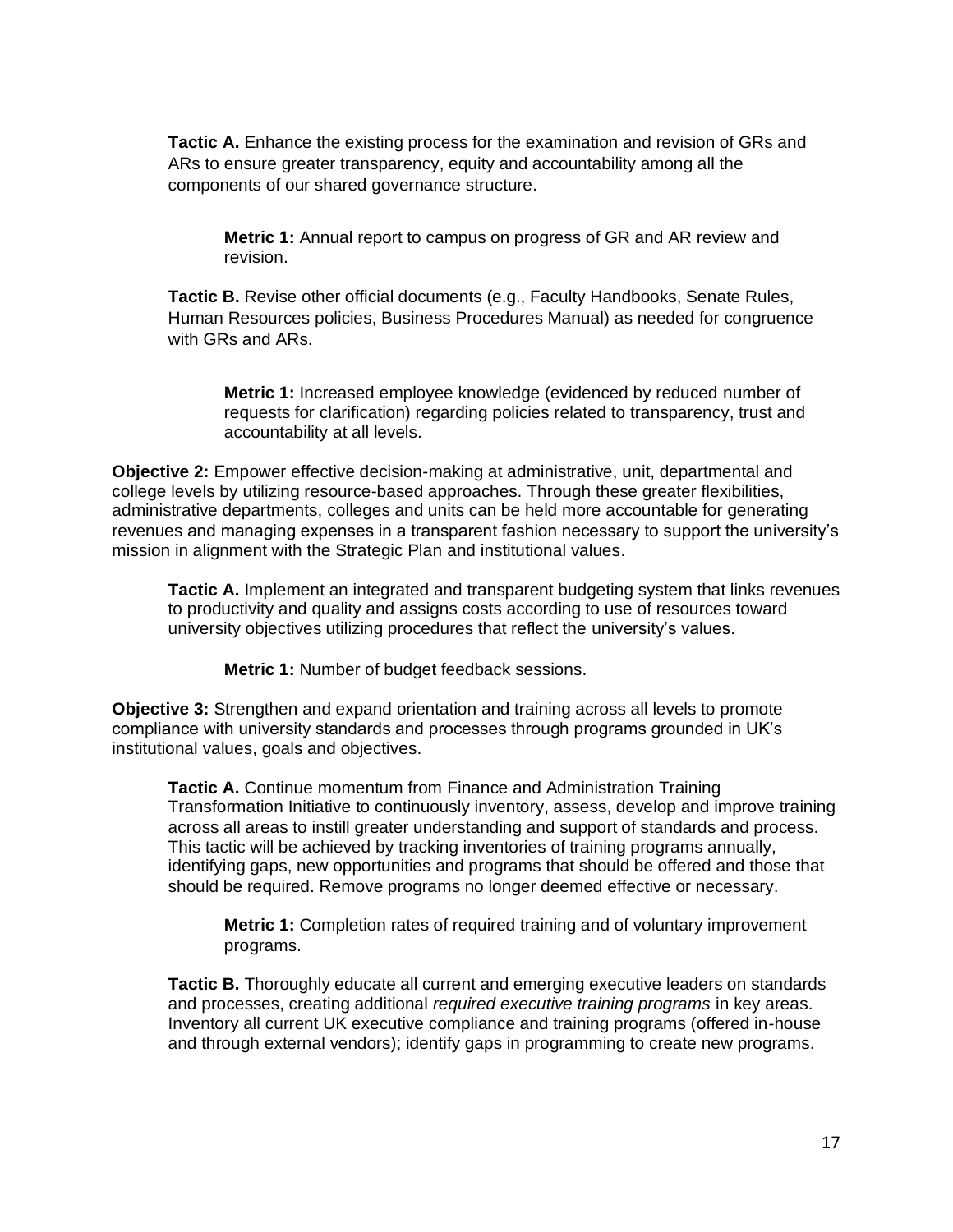**Metric 1:** Pre- and post-test assessments on training participants on knowledge of standards and processes and understanding of UK's values, goals and objectives.

**Tactic C.** Build upon existing structures that support and encourage collaborative work across units aimed at promoting transparency and accountability at all levels. Encourage those with expertise at all levels to share knowledge (through workshops and written materials) regarding structures, processes and tactics that contribute to success. This tactic will be achieved through knowledge sharing and/or creation of web-based training (WBT).

**Metric 1**: Number of small topic-centric ongoing work groups created across units led by "best practice" leaders in key topic areas with the assistance of key compliance personnel. Assess participant comfort with and knowledge of key areas.

**Objective 4:** Develop programs and approaches to engaging, resonant communication with both internal and external audiences.

**Tactic A.** Both campus-wide surveys, as well as focus group meetings with vested publics, such as alumni and community groups and selected faculty, staff and students, will be performed annually around issues and initiatives related to trust and transparency.

**Metric 1:** Open rates and click-through rates of survey

**Tactic B.** Publish annual report on UKNow regarding trust and transparency initiatives that includes a link allowing for substantive feedback.

**Metric 1:** Open rates for annual report, housed on transparency website for initiative.

### **Bringing Together Many People, One Community**

UK has embraced its calling as Kentucky's university by strengthening its commitment, not only to diversity, but to sustaining communities that care deeply about equity and a sense of belonging for everyone.

In our reckoning with questions of race and racism and the systems and structures that perpetuate inequality, UK has initiated a multi-year, campus-wide Diversity, Equity and Inclusivity (DEI) effort, encompassing representation from across campus.

To that end, the university has never been more diverse, as noted in the milestones below:

• Among public flagship institutions, few universities have a higher percentage of people of color on their campuses than the populations of their states. UK is one of them.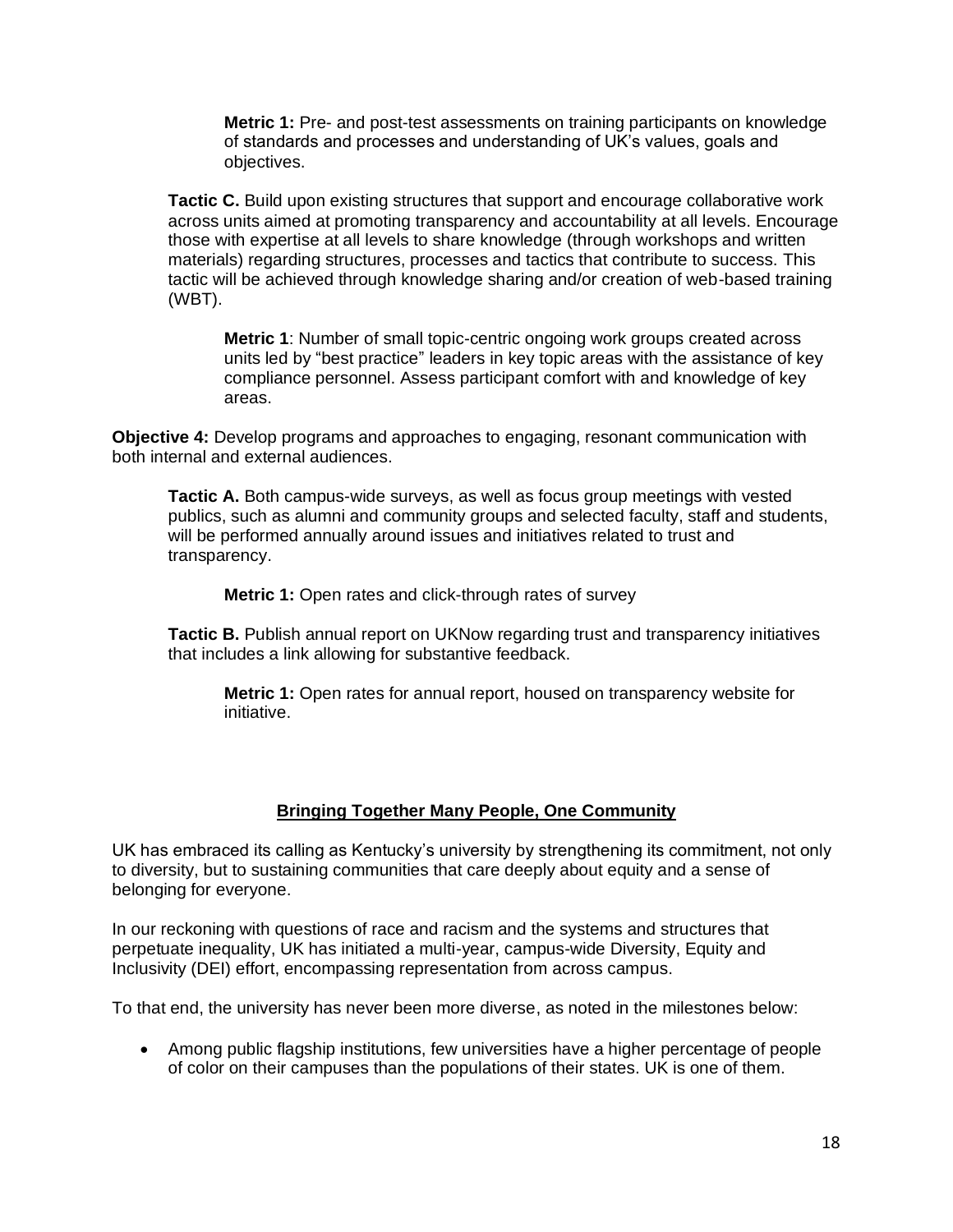- We are, in fact, more diverse than at any time in our history, with students from more than 100 countries and more than 10 percent of our student population coming from a community of color.
- Four-year and six-year graduation rates for Black and African-American students have increased by 16 and 14 percentage points, respectively, over approximately the last 10 years.
- The university also stepped up to confront the other pandemic afflicting our country in 2020 — a reckoning over questions of race and racism and the systems and structures that perpetuate inequality and inequities.

A massive DEI effort, encompassing representation from across the campus, was initiated. More than a dozen projects, involving some 500 community members, worked throughout the year on issues aligned with the institution's values.

- The institution established of a DEI Public Art Fund focused on curating and promoting diverse and inclusive art in capital projects.
- UK embarked upon a new campus plan to incentivize more diverse representation in faculty, staff and administrative ranks.
- Added a seventh Research Priority Area related to Diversity, Equity and Inclusivity (UNited In True racial Equality) as part of a greater institutional focus on questions of systemic and structural racism and its impacts. Between FY 15 and FY 20, there has been an annual compound growth rate of 16.6 percent in awarded grants and contracts in the DEI area.
- The institution has tapped a highly regarded expert in the local community to be its first supplier diversity manager as part of a long-term effort to bolster and strengthen ties to minority-owned businesses and vendors.
- UK announced the establishment of the Commonwealth Institute for Black Studies a multidisciplinary program that will highlight UK's growing research around issues of race and racism.

Creating a culture of belonging for all is not a discrete project. It is an ongoing process, sustained by people committed to being a place where everyone feels as though they belong.

This is not only a response to injustice. It is a commitment to changing culture. That is our task now.

# **Narrative Basis:**

As the land-grant institution of the Commonwealth of Kentucky, UK leads the state in ways more expansive than at its founding as an agricultural and mechanical college in the 19th century. The ideal of advancing the citizenry through education, hard work and innovation remains at the core, yet global and societal changes affect people in even the most rural parts of the state. With one of the most diverse workforces and student bodies in the state, UK provides a microcosm of how a group of diverse people (race, sex, sexual identity, sexual orientation, religion, creed, nationality, cultural background, disability, small town or urban community culture and first-generation context) can evolve in such a way as to bring DEI and positive change to its community and to society at large.

Through its key areas of education, research, health care, arts, culture and economic development, UK will provide both a real-world example and a working framework for moving Kentucky forward in its challenges for today and for tomorrow. Part of that framework must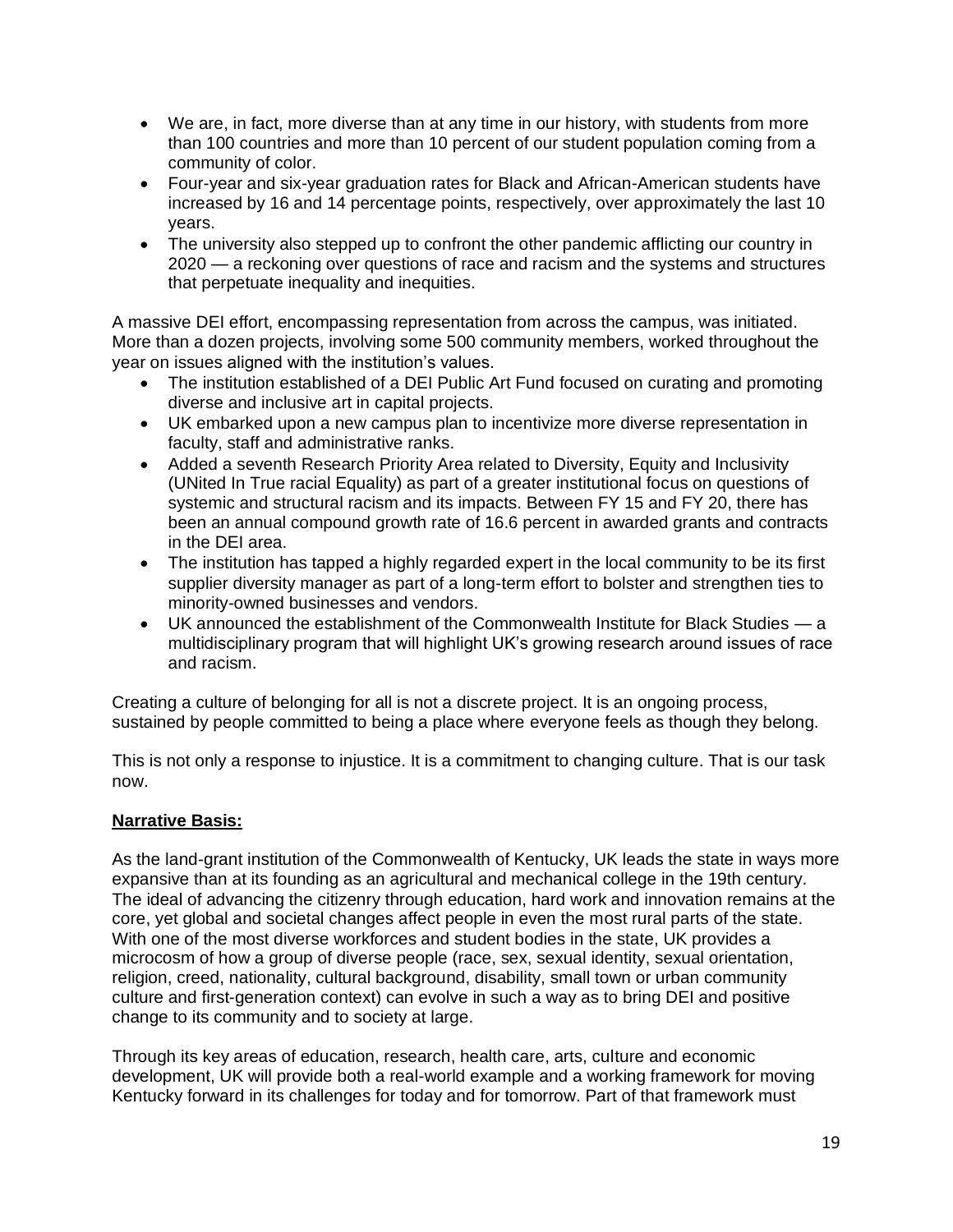include the original "extension" of knowledge to all 120 counties, through the effective utilization of UK's Cooperative Extension Service and through the Office of Institutional Diversity (OID).

As an act of civic engagement and by utilizing such considerable institutional resources as the UK Office of Business Engagement and the Coldstream Research Campus, the university can be a catalyst for growth, workforce stability, worker success and free-market competitiveness for diverse communities and businesses.

We have the opportunity to expand the meaning of the land-grant idea of *commonwealth* by using our extension service as a conduit to go out and give but also to *listen*. We can also exhibit *on campus*, our commonality — those things that unite us in a democracy and as a global community. Our unity is our diversity — our mission to be all-inclusive.

#### **Key Objectives, Tactics and Metrics:**

**Objective 1:** To broadly demonstrate and communicate the diversity of the UK campus to the Commonwealth of Kentucky and to the global community as a means to create more interaction and involvement between campus and communities on DEI matters.

**Tactic A.** Develop more college-level DEI initiatives leveraging UK Cooperative Extension Service to enable statewide impact, including the location of more extension title series faculty across campus and communities.

**Tactic B.** Showcase/educate about UK HealthCare's efforts to access all communities, while the University continues to prepare providers who are representative of the citizens they serve.

**Metric 1:** Annual report detailing community-engagement and communication on DEI matters.

**Metric 2:** Annual report on number and location of extension title positions and use therein for DEI efforts.

**Objective 2:** To recruit and retain diverse populations (students, faculty, staff) within all units on campus.

**Tactic A.** (Employees). Develop a commitment to a clear recruitment strategy for recruiting and retaining a more diverse campus workforce. And then track and report DEI recruitment strategy for university and units (annually).

**Tactic B.** (Faculty, staff, students, alumni). Develop and implement a campaign soliciting help from our diverse community — qualitative one-on-one interviews (students, faculty, staff, alumni) about our challenges and successes — personal narrative about their UK experience and bringing new ideas to the table. Utilize as recruitment collateral.

**Tactic C.** (Students). Continue and enhance tracking and reporting of DEI recruitment strategies (including international students) for the university and units (annually) to ensure the success and matriculation of these students, leading to a more diverse student body.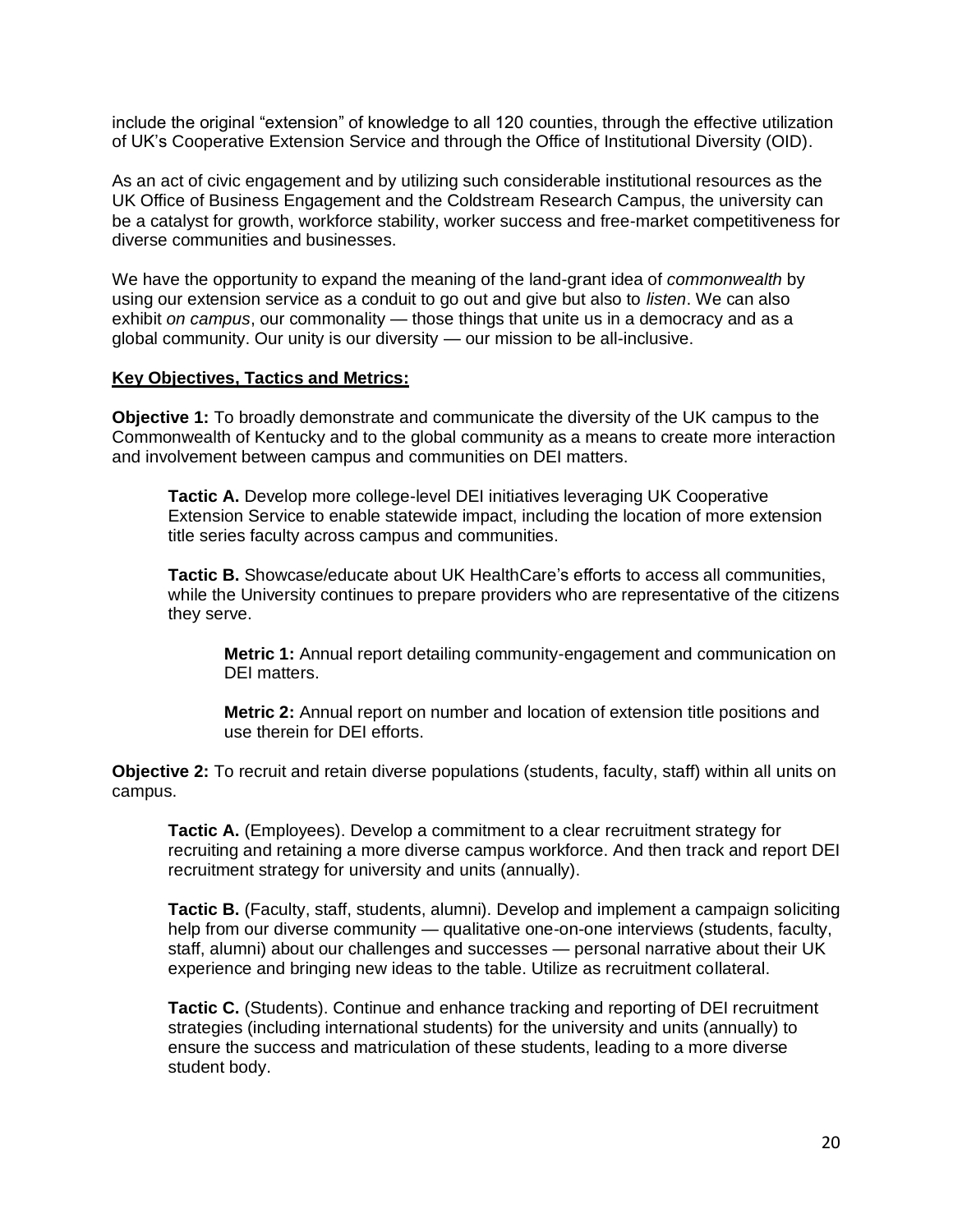**Metric 1:** Annual documentation of DEI community demographics with trend data reporting for the university and colleges (all faculty, staff and student [undergraduate, graduate and professional] enrollment and matriculation).

**Metric 2:** Annual report from all colleges on new/evolving recruitment/retention strategies, including financial resources dedicated and used. Digital/Hyperlink report on one-on-one interview campaign (how many people see them and how are they used for recruitment).

**Metric 3:** Annual report on the College Productivity Model (CPM) metric for faculty diversity.

**Objective 3:** To create greater and direct partnerships between the university and communities throughout the Commonwealth on DEI-related matters.

**Tactic A.** Make use of our Commonwealth history and current diversity to discover our commonality.

**Tactic B.** Use community- and industry-sponsored projects to promote inclusivity. Make DEI an integrated component of all sponsored partnerships.

**Tactic C.** Invite our diverse community partners to engage with search committees in the recruitment of faculty to UK.

**Metric 1:** Number of sponsored events, different locales and number of people engaged, reported to the OID.

**Metric 2:** Report of DEI impacts (university and college level) in research and creative scholarship involving Commonwealth communities.

**Objective 4:** To model and provide a hospitable, safe and inclusive environment acknowledging our past and creating opportunities for the free and open exchange of ideas to all people of the Commonwealth, the United States and the world.

**Tactic A.** Demonstrate, educate and promote successful approaches to responsible speech: create a public and transparent framework for engaging in respectful and civil dialogue about controversial topics.

**Tactic B.** Create topical forums (monthly, bimonthly) around relevant DEI issues — that show rather than tell — inviting community-based facilitators and alumni who represent our diverse population, both on campus and within communities across the Commonwealth.

**Tactic C.** Make clear our welcome to all of campus through designated, safe spaces for all religious worship activity and mental health counselors specifically trained to assist people from historically oppressed or neglected groups (e.g., LGBTQIA+, first generation, Indigenous populations, immigrants, refugees, Asian American Pacific Islanders (AAPI), etc.).